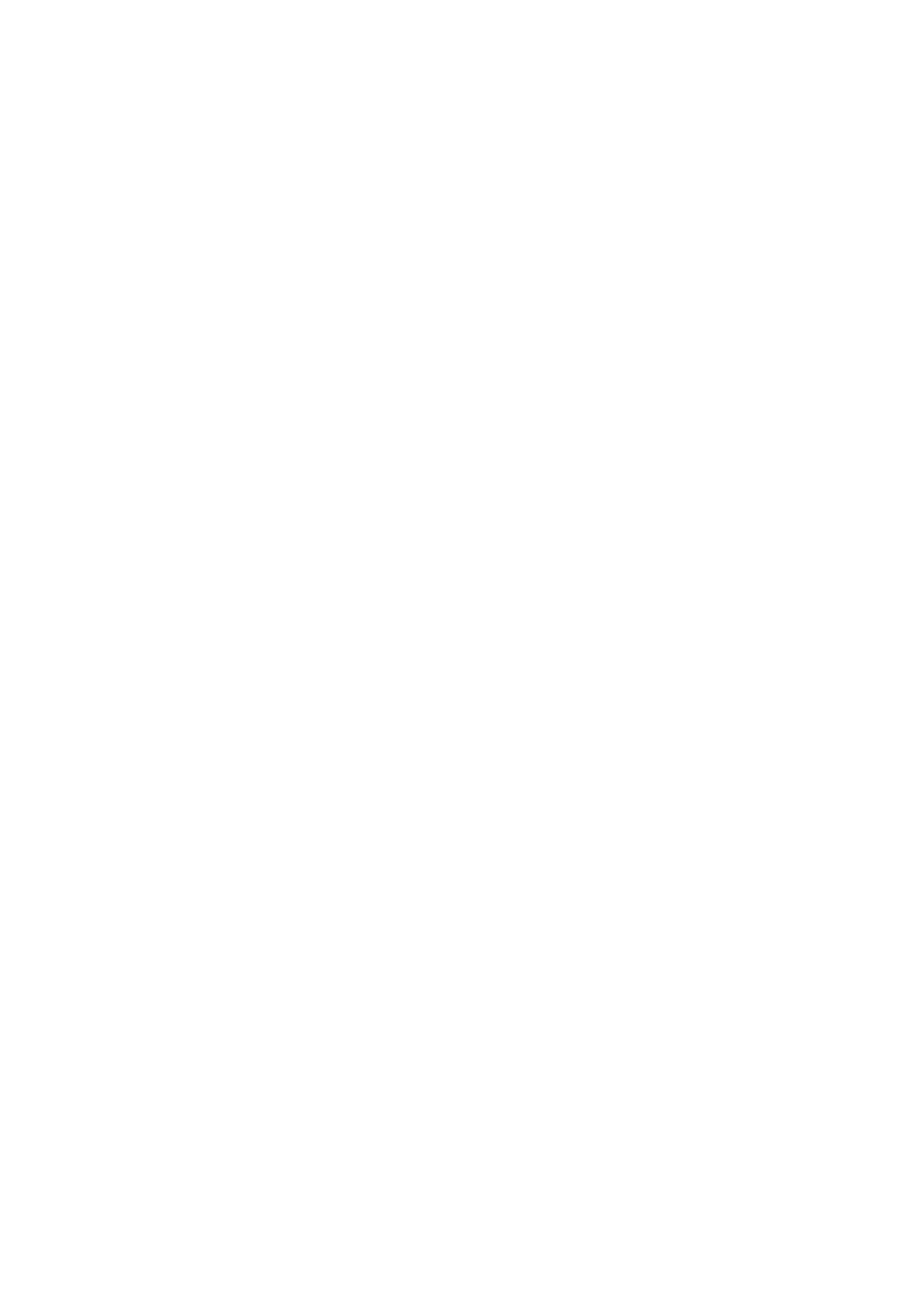*Kerstin Martens Dennis Niemann* 

# *Governance by Comparison – How Ratings & Rankings Impact National Policy-making in Education*

TranState Working Papers

No. 139

*Sfb597 "Staatlichkeit im Wandel" − "Transformations of the State"*  Bremen, 2010 [ISSN 1861-1176]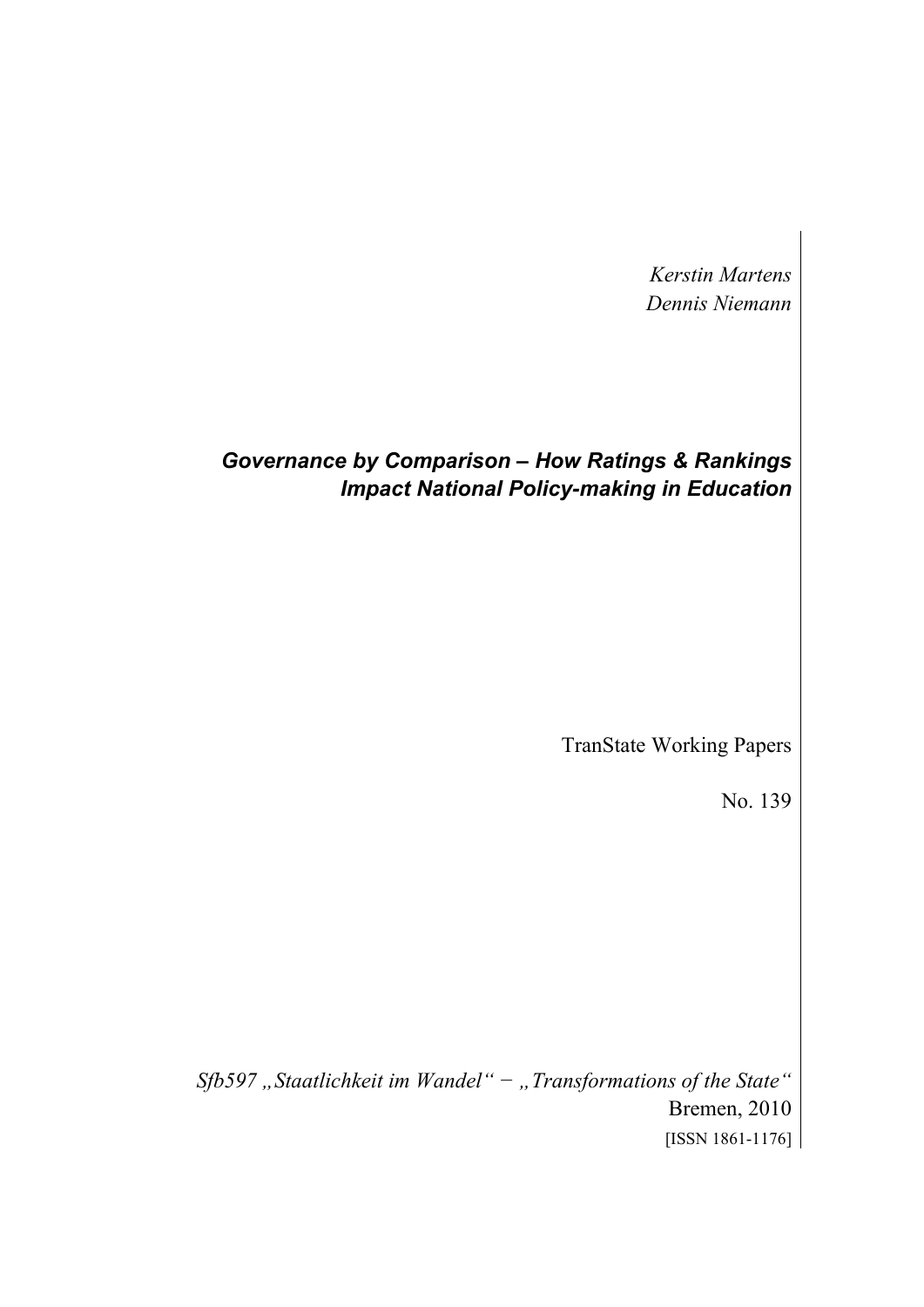# **Kerstin Martens**, **Dennis Niemann** Governance by Comparison – How Ratings & Rankings Impact National Policymaking in Education (TranState Working Papers, 139) Bremen: Sfb 597 "Staatlichkeit im Wandel", 2010 ISSN 1861-1176

Universität Bremen Sonderforschungsbereich 597 / Collaborative Research Center 597 Staatlichkeit im Wandel / Transformations of the State Postfach 33 04 40 D - 28334 Bremen

Tel : + 49 421 218-8720

Fax:+ 49 421 218-8721

Homepage: http://www.staatlichkeit.uni-bremen.de

Diese Arbeit ist im Sonderforschungsbereich 597 "Staatlichkeit im Wandel", Bremen, entstanden und wurde auf dessen Veranlassung unter Verwendung der ihm von der Deutschen Forschungsgemeinschaft zur Verfügung gestellten Mittel veröffentlicht.

Deutsche Forschungsgemeinschaft

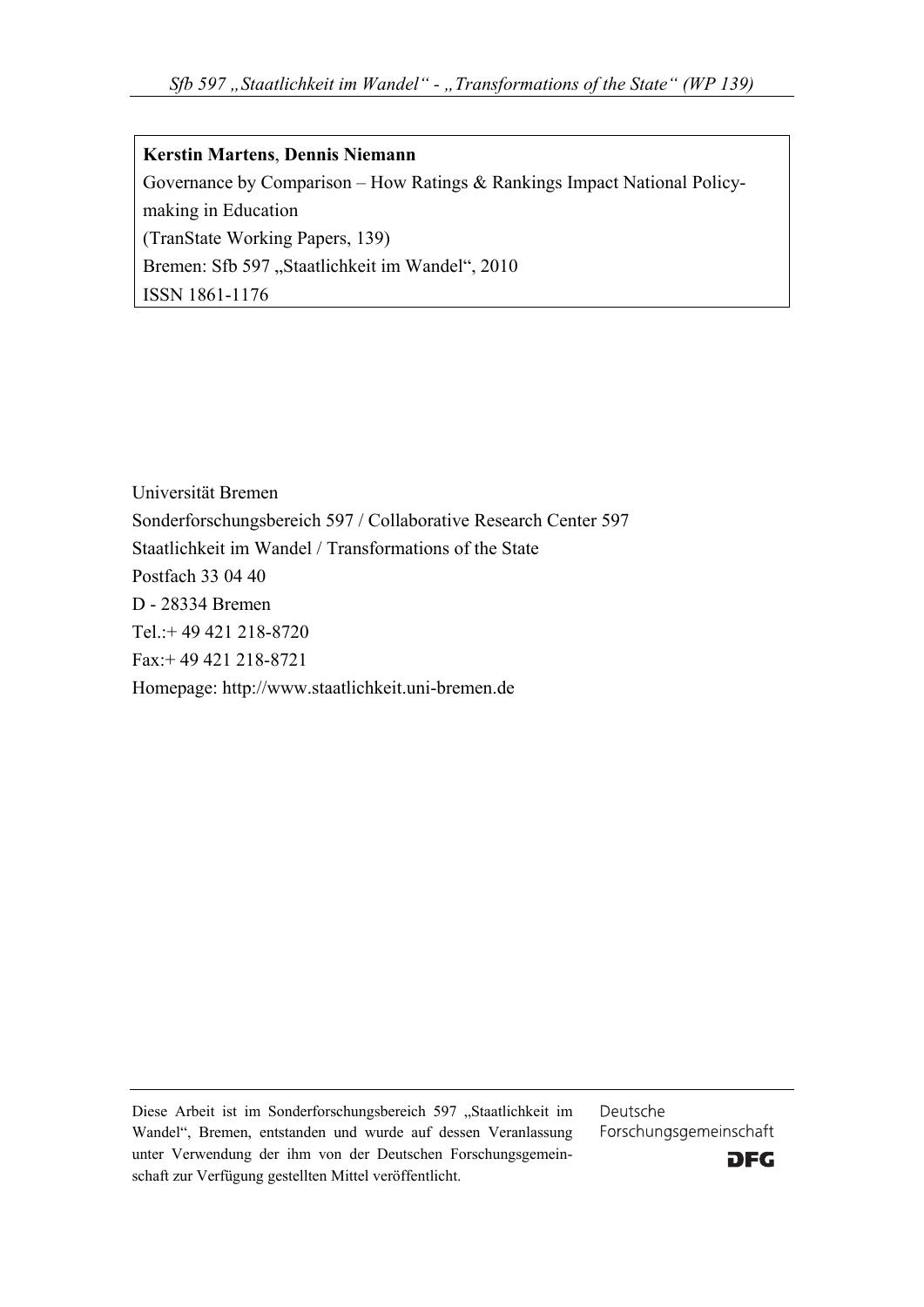# *Governance by Comparison – How Ratings & Rankings Impact National Policy-making in Education*

### **ABSTRACT**

How can international comparisons have an impact on one country while others are not affected at all? This paper examines the power of ratings  $\&$  rakings (R&R) using the example of the OECD's PISA study (Programme for International Student Assessment) and its differential impact on national education policy making. We argue that R&R have an impact if the evaluated topic is framed as crucial for national objectives and if, at the same time, a substantial gap between national self-perception and the empirical results can be observed. After assessing the media impact of PISA on 22 OECD countries, we illustrate our theoretical argument through the use of examples of two poorly performing countries who demonstrated entirely opposite reactions: Germany and the U.S. While the German system of secondary education was strongly affected by the international comparison and underwent comprehensive changes, the U.S. did not respond to its below-average ranking at all. The theoretical concepts of self-perception and framing offer explanatory power to delineate the different reaction patterns.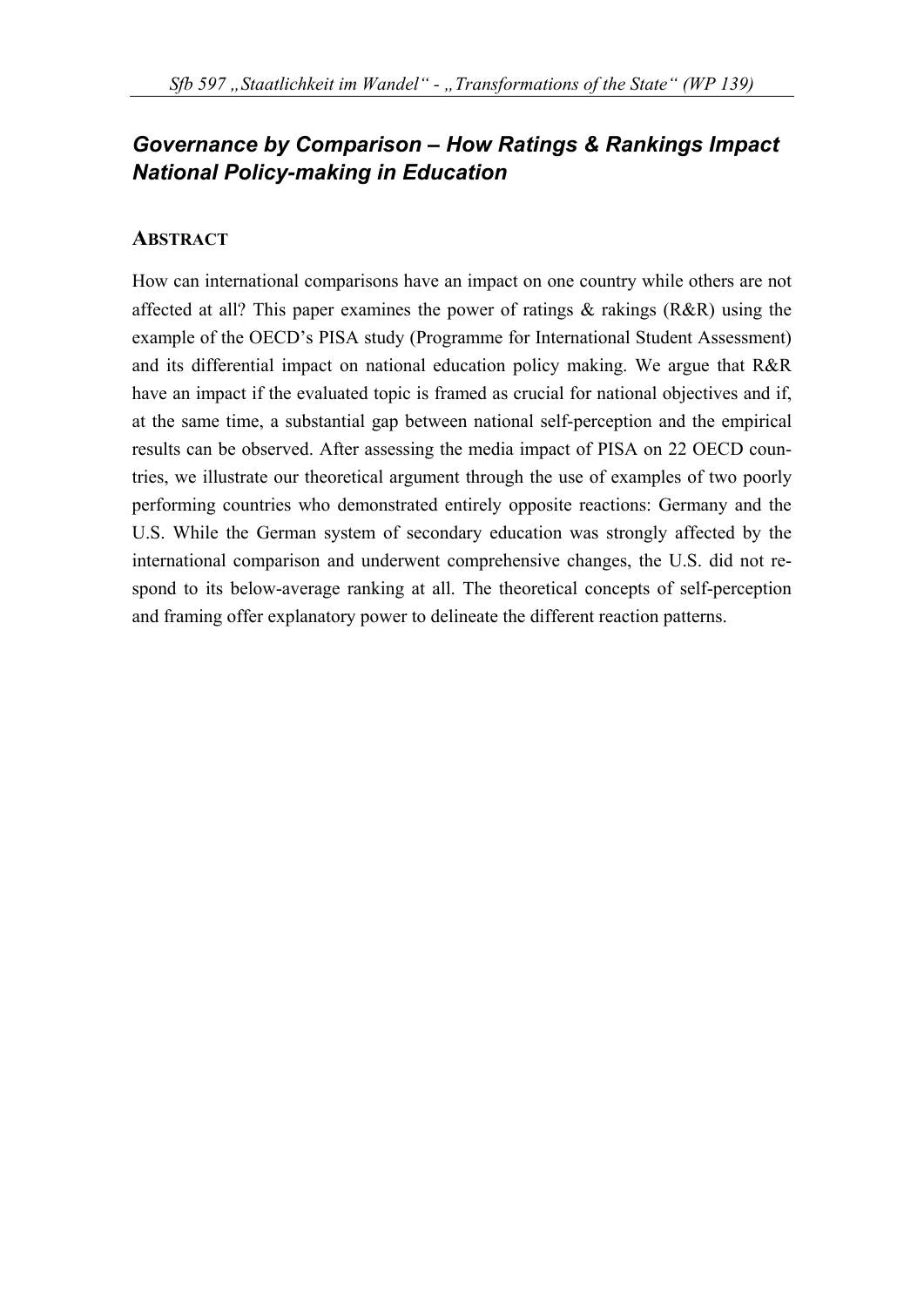# **CONTENTS**

|  | 4. TWO SIDES OF THE SAME (PISA-) COIN - ASSESSING THE CONTRARY REACTIONS          |  |
|--|-----------------------------------------------------------------------------------|--|
|  | 4.1 Germany – the rediscovery of education policy-making due to the PISA shock 11 |  |
|  |                                                                                   |  |
|  |                                                                                   |  |
|  |                                                                                   |  |
|  |                                                                                   |  |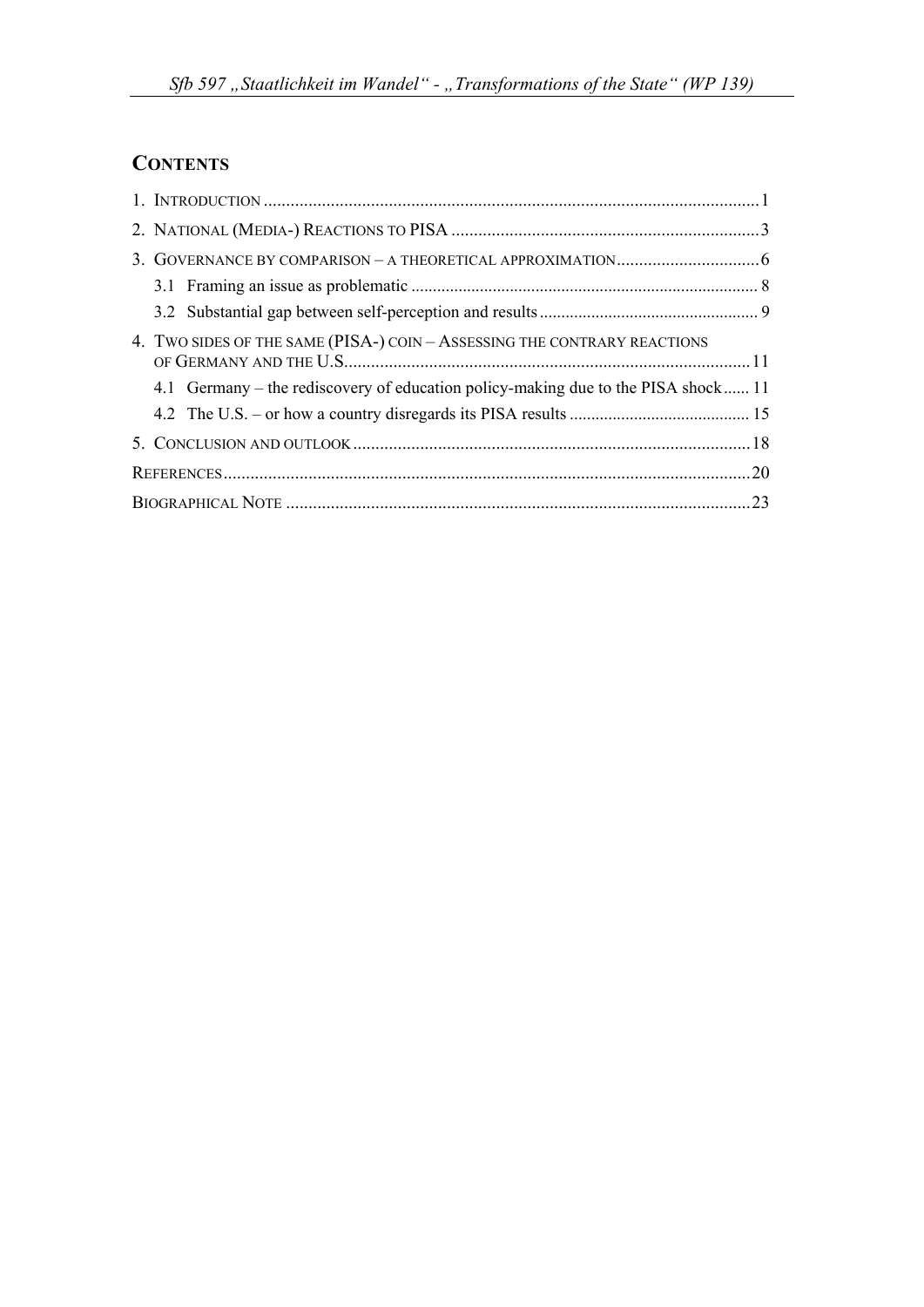## *Governance by Comparison – How Ratings & Rankings Impact*   $\bm{N}$ ational Policy-making in Education $^1$

#### **1. INTRODUCTION**

1

When the OECD's Programme for International Student Assessment (PISA) released the results from its third cross-country comparison of the knowledge and skills of high school students in early December 2007, a contentious and hysterical debate about education was (again) unleashed in Germany. PISA is the largest international comparative education study surveying the competencies and skills of 15 and 16-year-olds in reading, mathematics, and science at the end of compulsory schooling in some 57 countries. It first began in 2000 and has since been conducted every three years with the results being published the following year.<sup>2</sup> Being developed and carried out by the Organisation for Economic Cooperation and Development, PISA is obviously not ideologically neutral, but rather evaluates education from an economic perspective and promotes, according to this paradigm, related learning techniques. From this viewpoint, PISA is much closer to the pre-existing Anglo-American understanding of education than to that of continental Europe.

The impacts of the comparative results vary substantially across the participating member countries. The first PISA report, released in December 2001, caused a "shock" in Germany: the country that traditionally prided itself on its education system and its contributions to western science and philosophy ranked at the lower end of the comparative spectrum. The expected superiority of the German education system empirically turned out to be no more than just mediocrity. German students did poorly in all of

<sup>1</sup> The research on U.S. reactions to PISA was conducted during a two-month stay in Washington in summer 2008. Kerstin Martens would like to thank the American Institute for Contemporary German Studies (AICGS) and the German Academic Exchange Service (Deutscher Akademischer Austauschdienst – DAAD) for having enabled this stay with a generous grant. For the empirical part, 25 interviews were conducted with politicians, officials of administrative institutions, education researchers, representatives of think tanks, trade unions, lobby groups and the like. For comments on earlier drafts of this article, we would like to thank Hans Krause Hansen, Arthur Mühlen-Schulte and the participants of the Copenhagen GARNET workshop on "Powers in Numbers: Exploring the Use of Ratings, Rankings and Benchmarking Schemes in Global Governance" and those of the panel on "The Power of Numbers: Exploring the Use of Ratings, Rankings, and Benchmarking Schemes in Global Governance" at the International Studies Association meeting in New York City in 2009, in particular Timothy J. Sinclair. For further commentaries we also thank Sotiria Grek and Harald Müller. For preparing the media analysis we would like to thank Priya Fielding-Singh, Marie Popp and Gesa Schulze.

<sup>2</sup> For further information on PISA, see: www.pisa.oecd.org.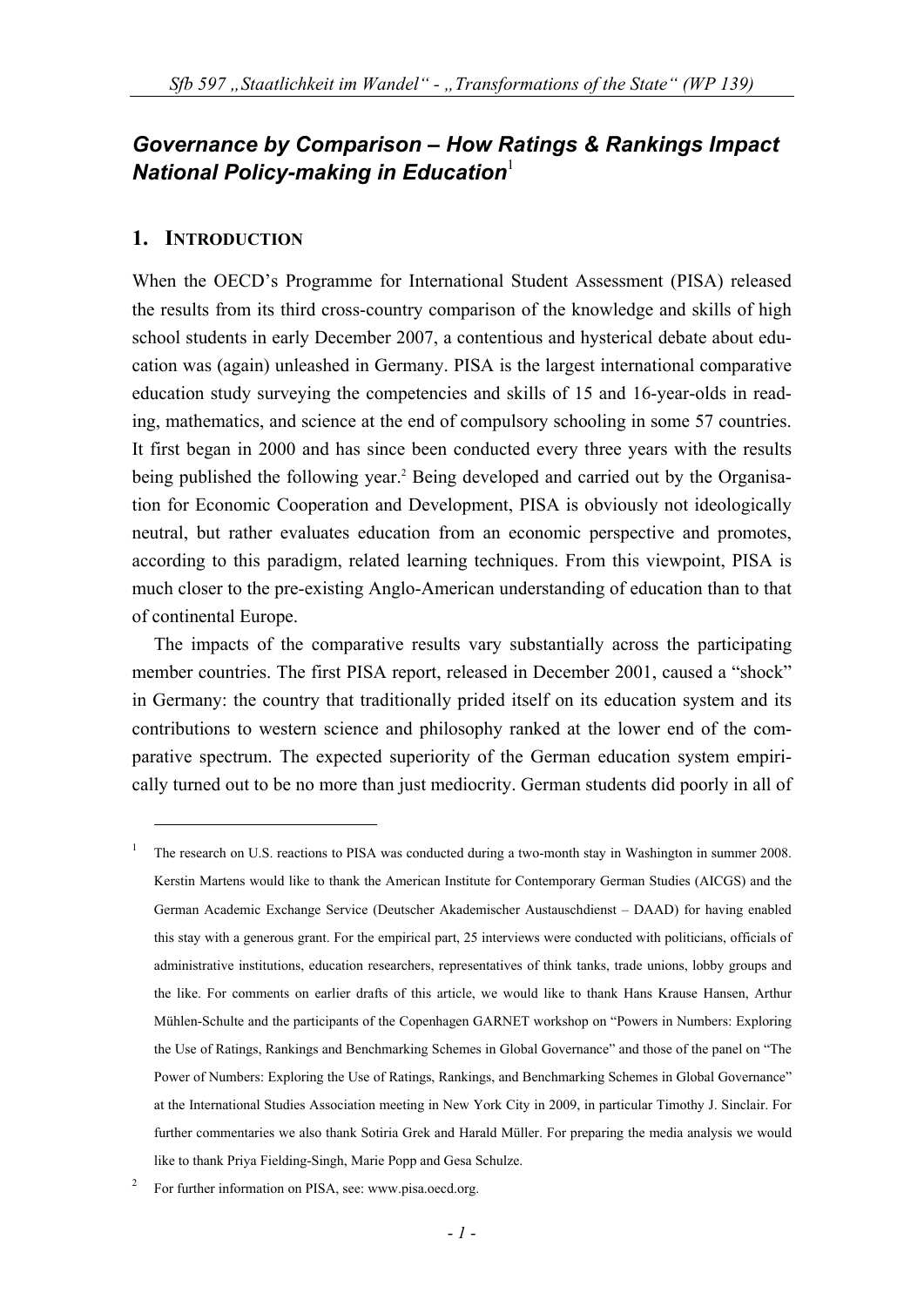the three tested subjects. Whereas Germans had always tacitly assumed that they belonged to the world's leaders in education, this international data now revealed that their performance was well below average in the twenty-first century. In essence, the PISAexperience unleashed a comprehensive reform initiative in the German education system.

In many other industrialized countries, by contrast, the PISA results remained unpublicized, triggering neither public discussion nor any reforms in education policy – despite the fact that these countries were faced with poor or even poorer results than Germany. The U.S. is a prime example for a complete lack of response to PISA: proud of being the leading nation in tertiary education, the prime destination for foreign students and with eight universities among the top ten of the well-known Shanghai Ranking, it does not seem to be concerned when it comes to secondary education. It too finds itself at the lower end of the PISA ranking, but no debate about improving the quality of schools or teaching has taken place after such disastrous results.

How can an international comparison have an impact on one country while others remain entirely unaffected? Or to put it differently: under what circumstances can such ratings and rankings (R&R) produced by an international organization (IO) have influence in terms of causing severe national reactions leading to substantial reforms of the education sector? This paper examines the governance by comparison that IOs exert through the example of the OECD's PISA study and its diverging impact on national education policy-making. In a rather explorative approach, we propose that R&R have an impact if the evaluated topic is framed as crucial (for state purposes) and if, at the same time, a substantial gap between the national self-perception and the empirical results can be observed. By examining the particularly prominent case of the PISA study, our study contributes to the general discussion regarding the authority of IOs – such as the OECD – in influencing national policy-making (Barnett and Finnemore 2004; Reinalda and Verbeek 1998; Joachim et al. 2008; Hawkins et al. 2006).

The paper is structured as follows: In the next section, the diversity of national reactions to PISA is exemplified via the analysis of media coverage in 22 contributing OECD countries. The aim of this section is to show that the extent of public reactions related to PISA cannot be linked directly to the actual position of a country in the PISA ranking. Even countries with a similar performance vary substantially regarding their public reactions. Considering the empirical observations, we then secondly develop a theoretical framework in order to understand the power of IOs in conducting R&Rs that offers explanatory power in assessing different reactions in similarly performing OECD countries drawing from rationalism and sociological institutionalism. We suggest that, in analyzing varying reactions, it is decisive if an issue is framed as crucial and if a gap between self-perception and empirical results exists. We do not seek to establish causal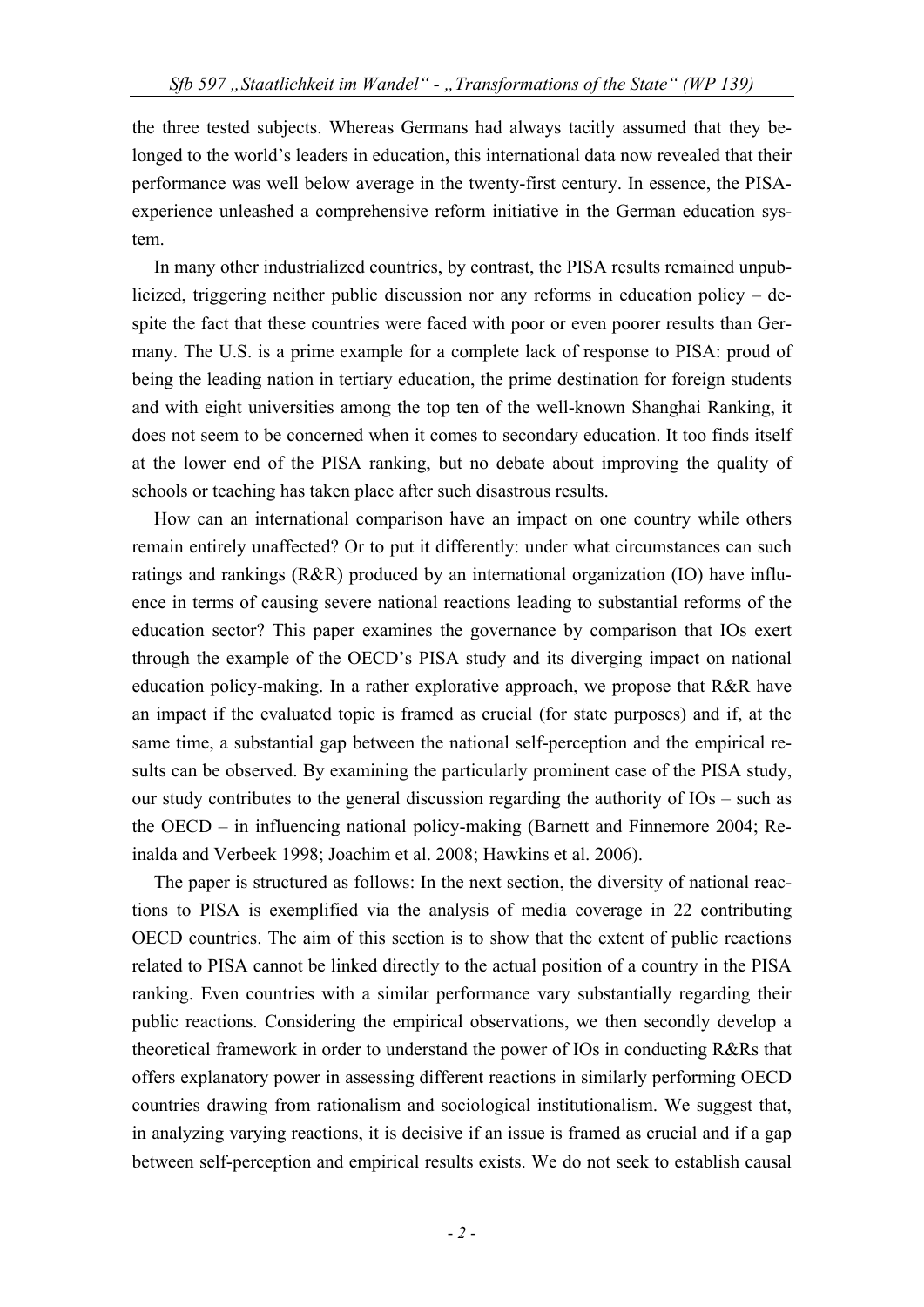linkages nor do we claim to present a dense theoretical model. In fact, we provide a thick description of a social phenomenon and suggest conditions that might account for an explanation. Therefore, this working paper is intended as a first, preparatory step in developing a causal explanatory model.

By examining the two crucial cases of poor performing PISA countries that vary substantially regarding their (public and political) reactions – Germany and the U.S. – the different reaction schemes are illustrated and linked to the theoretical assumptions in the third section of this article. In the German case, we show that the OECD's PISA study has managed to transform poor results into the activation of broad education reform dynamics by revealing a gap between self-perception and evidence as well as by generating a link to other crucial issues of state performance. In contrast, these mechanisms have failed in the case of the U.S. regarding PISA but were present in prior education debates.

#### **2. NATIONAL (MEDIA-) REACTIONS TO PISA**

1

For an assessment of national reactions to PISA, the media attention this comparison received in participating countries provides a first (but not exclusive) indicator to analyze the domestic impact of this study, in particular in the absence of detailed studies on its influence.<sup>3</sup> But media reaction should not misleadingly be equated with reform reactions. Whether a country responds medially or politically are two different things. And high media reaction is no guarantee for political reform actions. Generally, the saliency of an issue is commonly reflected by its perception in the media which displays what topics are the subject of public controversy. For instance, if there are many articles in national newspapers dealing with an issue, it can be interpreted as a particularly salient topic in a current national discourse. Looking at the public reactions to PISA in diverse national contexts, a different degree of educational saliency becomes obvious: The media coverage between the participating countries regarding PISA is as diverse as the results. In some countries, such as the U.S., Norway, Canada, New Zealand, and Great Britain, the media has not paid any significant attention to the OECD's education comparison or its specific country's results in it. Hence, PISA did not initiate a public debate on education. In other countries, such as Germany, Spain, Mexico, and Austria, PISA has been the subject of broad media coverage (see fig. 1). In these countries, in contrast, the publication of PISA has been accompanied by an extensive public discourse on edu-

<sup>3</sup> PISA is still a comparatively new phenomenon. Although the OECD's education policy has received frequent academic attention (see in particular Papadopoulos 1994, Henry et al. 2001), in-depth impact studies on PISA's influence on national education policy are still rare. Exceptions are Ertl 2006; Tillmann et al. 2008; Grek 2009. See also http://www.knowandpol.eu for ongoing work on this issue.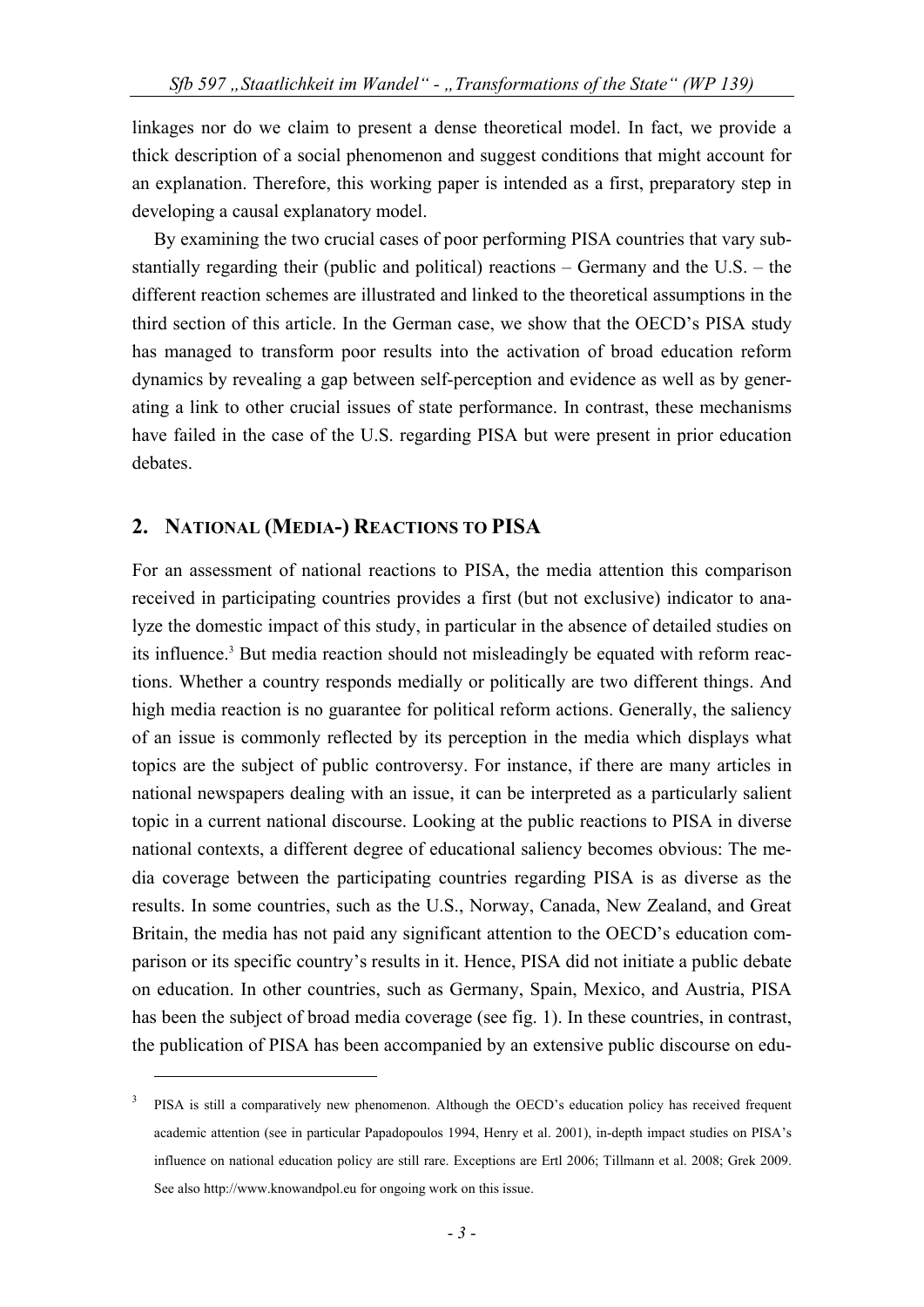cation which culminated – in some cases – in education reforms to overcome the highlighted deficits. In countries with almost no public reactions to negative PISA results, political reforms are not likely to occur.



*Figure 1: PISA related media coverage4*

1

What are the driving rationales behind these very different reactions to the same event? One would intuitively expect a strong correlation between the results of a participating country in the study and the media feedback to it. More precisely, particularly good or particularly poor results should positively correlate with comprehensive media coverage of education topics. One could easily assume that the empirical evidence of lagging be-

<sup>4</sup> To assess the PISA related media coverage in each of the 22 OECD countries, one national high-quality daily newspaper with high circulation was analyzed in the period from December 2001 to November 2008. The newspapers were scanned via the online media database "factiva" (http://global.factiva.com) for articles dealing with the keywords "OECD" and "PISA". The national quality newspapers analyzed (in parentheses) were: Australia (The Australian), Austria (Die Presse), Belgium (De Standaard), Canada (National Post), Czech Republic (Mladá fronta Dnes), Denmark (Politiken), Finland (Suomen Tietotoimisto), France (Le Monde), Germany (Süddeutsche Zeitung), Great Britain (The Times), Ireland (Irish Independent), Italy (Corriere della Sera), Mexico (Reforma), New Zealand (The Press), Norway (Bergens Tidende), Poland (Rzeczpospolita), Portugal (Journal de Notícias), Republic of South Korea (The Korea Herald), Spain (El País), Sweden (Svenska Dagbladet), Switzerland (Neue Zürcher Zeitung), USA (New York Times). \*In the cases of Mexico and Ireland the respective newspapers were only available from January 2003 (Ireland) and May 2004 (Mexico) onward.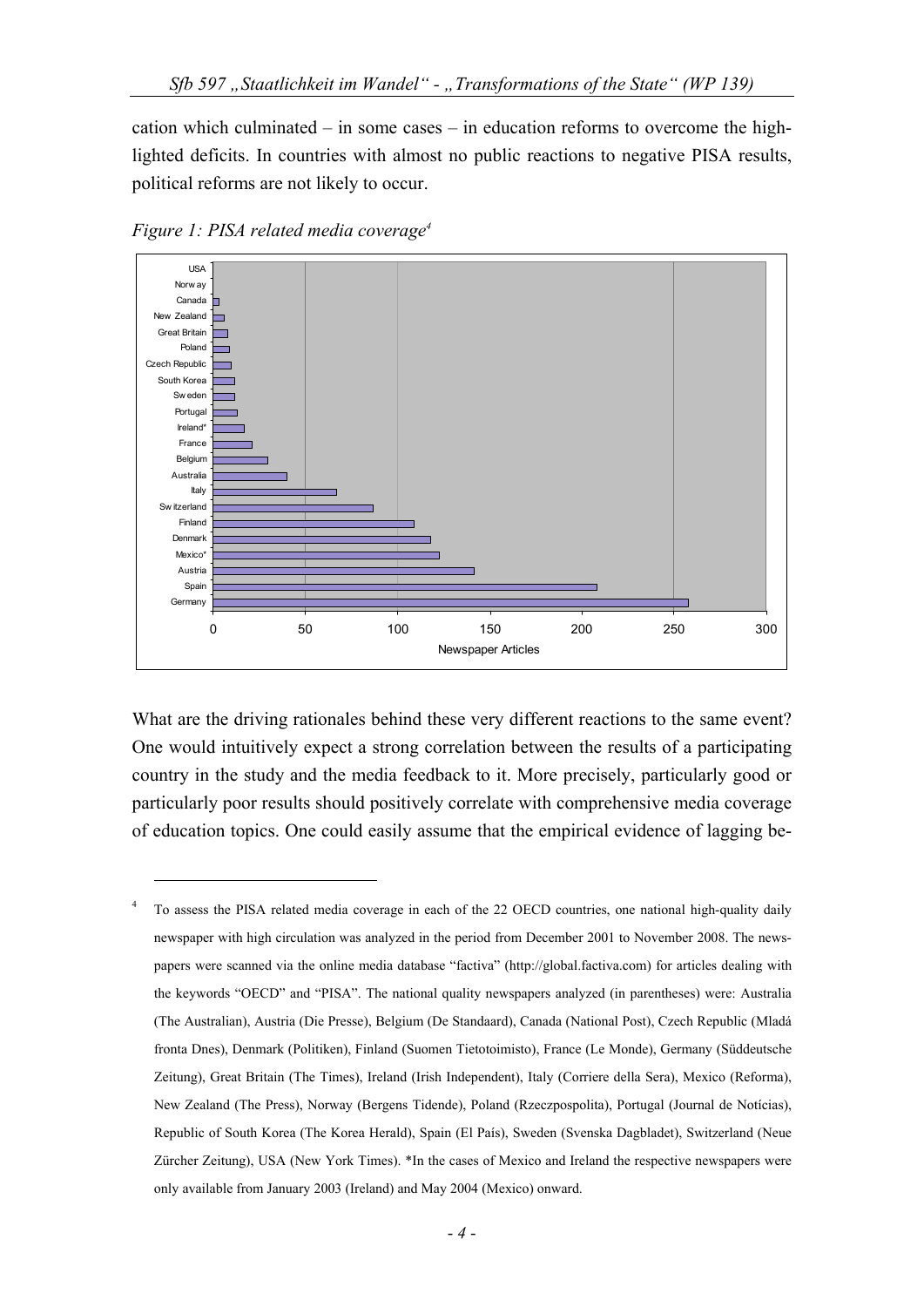hind other industrialized countries in matters of education would be the starting point for a public debate. But this argument does not hold true empirically. A closer look shows that countries which are "neighbors" in the PISA league table are not inevitably interchangeable in respect to their media reception (see fig. 2). Although poor results seem to increase the education issue's likelihood of becoming a substantial object of public discourse, as one can easily conclude regarding the cases of Germany, Spain, Austria, and Mexico, this phenomenon is not universally valid: In other poor performing countries, like the U.S., Norway, Poland, and Portugal, a position at the lower end of the PISA league table has not led to a public outcry reflected in the media coverage. As an overall trend, the worse the rank, the more differentiated the reactions are. The same holds true for those countries which did well in the PISA study: With the exception of the Finnish case, education policy has generally not become a hot topic in the media discussion of countries that are among the "PISA winners" ranked at the top of the league table. Performing well does not entail the need for further analysis or discussion but performing poor does not necessarily attract attention either. PISA did not trigger a great media reaction in countries such as Canada, South Korea or New Zealand



*Figure 2: PISA ranking related to media coverage<sup>5</sup>* 

<sup>5</sup> For each country the average rank of PISA 2000, 2003, and 2006 is displayed. Additionally, in each of the three circles the average of the three sub-disciplines (reading, mathematics, and science) was assessed.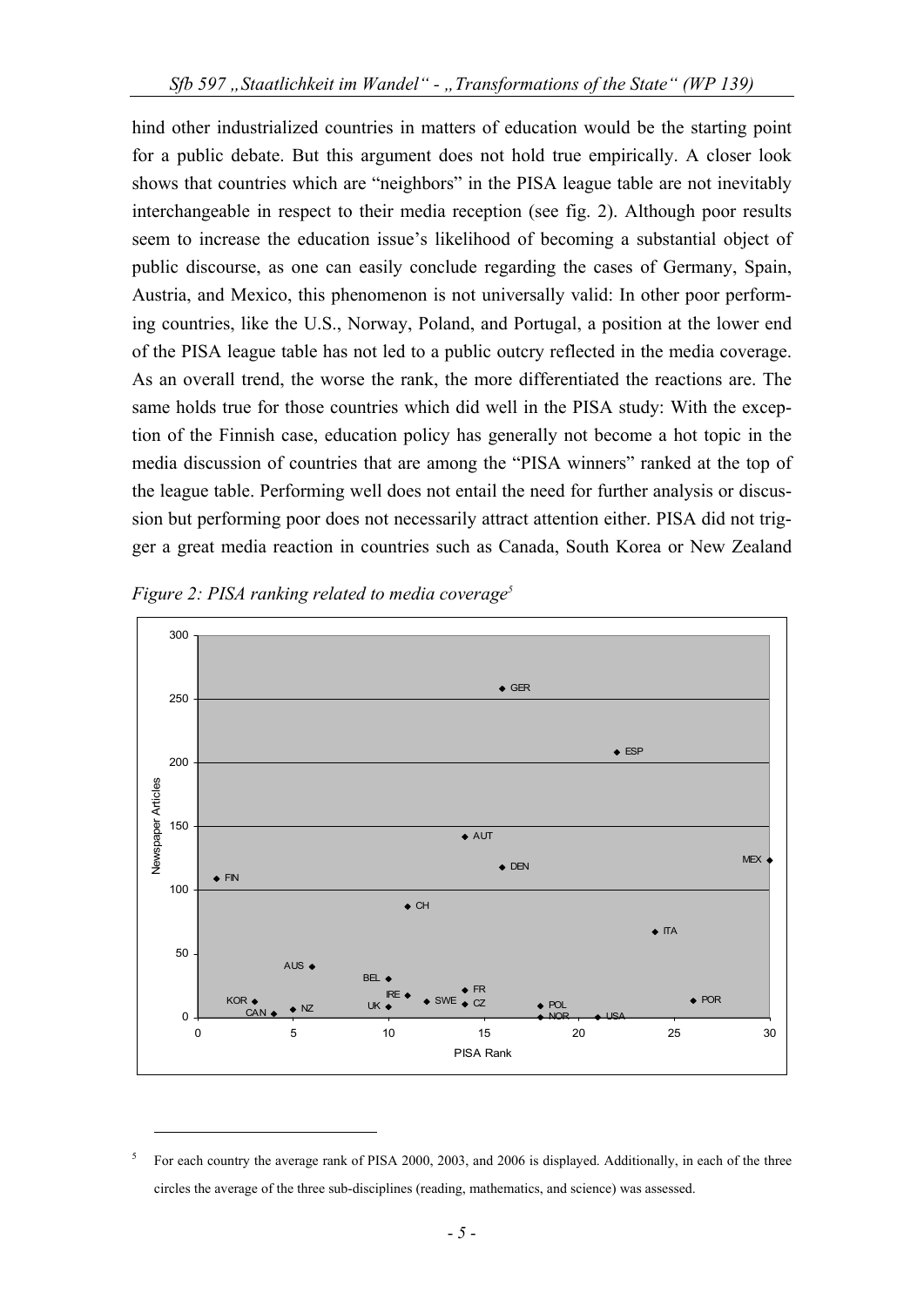which are the top two to four performers in the study. Hence, the rankings alone seem to have only a very restricted influence on the extent of public debate, and other mechanisms must account for explaining the linkage between PISA and national reactions.

How then can the differences in reaction to the OECD's PISA study be explained? When do R&Rs lead to severe public responses and subsequent reforms? In the following section, we set up a parsimonious theoretical framework for assessing the impact of R&Rs. We argue that there are basically two ways in which R&Rs exercise impact on national policy-making: when a topic is framed as crucial for state purposes and if the gap between national self-perception and empirical evidence is too substantial to be ignored.

#### **3. GOVERNANCE BY COMPARISON – A THEORETICAL APPROXIMATION**

Since the 1990s, comparative depictions have become prominent phenomena in modern globalized societies. In particular, comparative illustrations in the form of R&Rs increasingly occur in many policy fields and issue areas. Often, the outcomes of such R&Rs influence future decisions of states, market actors, and individuals alike. For example, states are ranked by the non-governmental organization Transparency International for their level of corruption, and foreign aid at times depends on such evaluations. Companies are eager to find themselves ranked at the top of the FTSE4 Good Corporate Responsibility Index to ensure the confidence of buyers and investors. In the academic world, universities – in the United Kingdom, for example – are ranked for their scientific achievement during Research Assessment Exercises whereas their score may determine future funding. Comparisons of this kind are popular techniques in modern societies because they provide succinct information in a short period of time and in an easily digestible way: without being an expert in the specific field, anybody can understand that being ranked #5 is different than #77, or that a positive value in any rating differs from a negative.

Thus, R&Rs are far from new. What is fairly new, however, is their application and continuous expansion in academic fields and to political institutions. Today, R&Rs are used for states, state performance in certain policy fields, and state institutions. The results have become very popular and often initiate public debates, as R&Rs create an air of competition around performance or policy by attributing relative positions. Whereas many comparative analyses are applied without the agreement of those being ranked (for example, the corruption index), there are other forms of rankings and ratings to which explicit consent must be given.

Furthermore, comparison as a form of governance implies a scientific approach to political decision making. The most effective (rationalist) or most appropriate (sociological institutionalist) decisions should be established through objective criteria and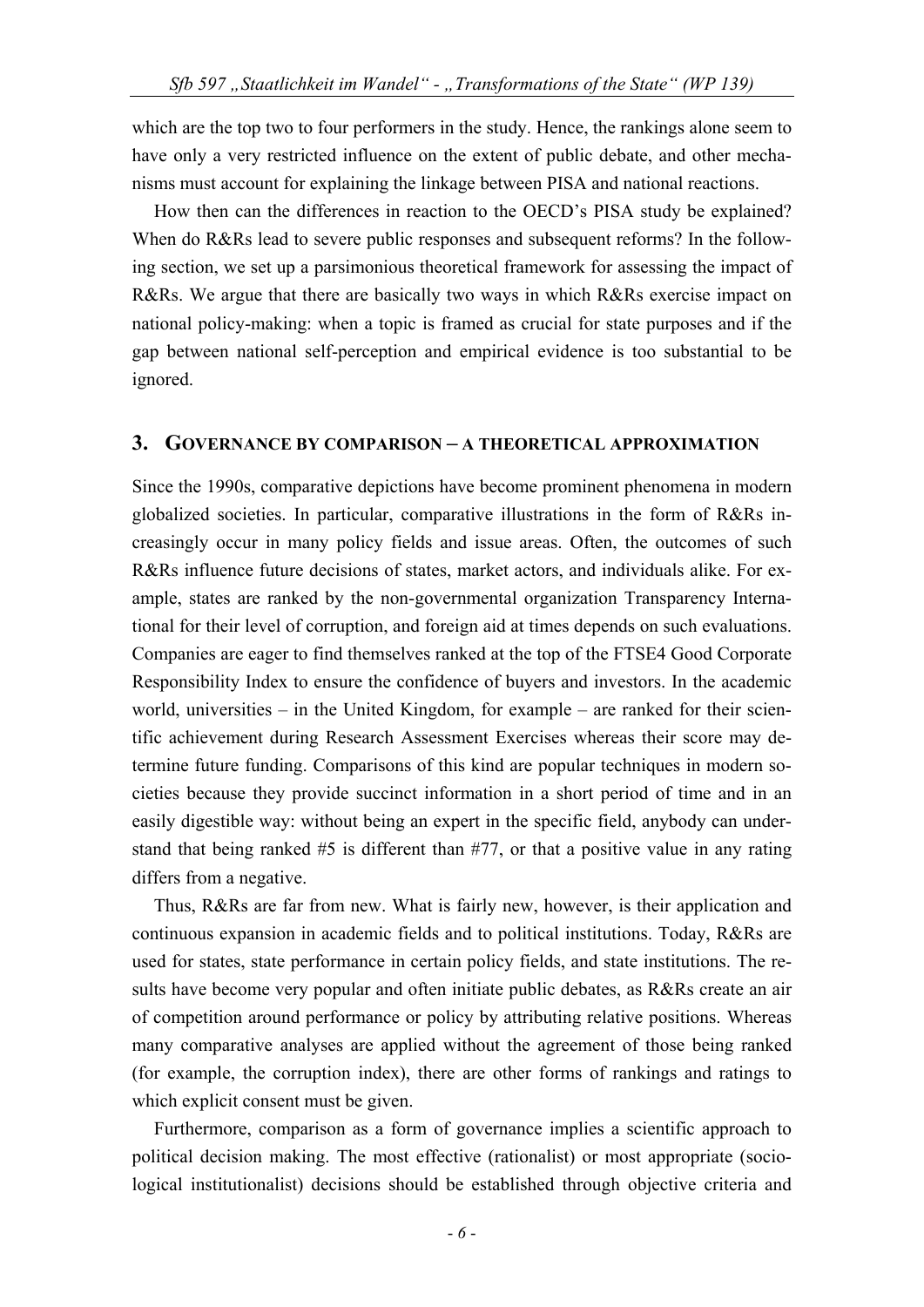evaluation (March and Olsen 1998). The parties evaluated are implicitly pressured to converge towards those practices, forms of organization or behavior that are regarded as *best* (either most effective or most appropriate) in line with the specific criteria of the respective framework of comparison. From a governance viewpoint, comparisons thus illustrate that power is not wielded solely by traditional regulatory activities, but also by such *soft* comparative ratings and rankings as those of IOs (Abbott and Snidal 2000). These soft forms of governance by comparison emerge in the transnational sphere and have the potential to influence established institutionalized practices at the national level by creating standards and establishing "best practices" which then produce pressure to improve. They are representative for the shift from government to governance in the field of education (Grek 2009).

In this paper, we claim that IOs such as the OECD gain a powerful position when given the tool of governance by numbers (Miller 2001). That is to say, even if the OECD were merely given the task of producing information to guide state-based decision making, the direction of the actual implementation would nevertheless remain outside the hands of states, which may have a guiding impact on policymakers. From a more general point of view, the case study of the OECD and its PISA study shows that IOs that generate and publish comparative evaluations gain power by setting standards independent of the original motives states had for delegating them the task of objective evaluation (Martens 2007). That is, even if R&Rs may originate from a rationalist approach (states seeking effective policy-making and a reduction of transaction costs), these procedures can develop further within the framework of an international organization that ultimately creates its own standards of performance. In doing so, an IO like the OECD takes over the task of comparison and evaluation, applies procedures in its own way and establishes new internationally shared standards (thereby adhering to a sociological institutionalist logic) which were unforeseen by states (Barnett and Finnemore 1999; 2004).

But why do R&Rs then have such different impacts on states that have been ranked similarly? For the purposes of this paper, we refer to the two extreme cases of public and political reactions to the OECD's PISA study: Germany and the U.S. Both countries ranked on the lower end of the PISA league table. But whereas in Germany the oftencited PISA shock occurred and subsequent multiple education reforms were launched, no such thing happened in the U.S. – there was neither a public debate nor any related reform attempt. Thus, the measurement as such is not the decisive matter for response; what counts is how the results are perceived (Van Dooren 2008). Derived form the theories of rationalism and sociological institutionalism, the two dimensions of the national *framing of the issue as problematic* and the relation between *self-perception and actual*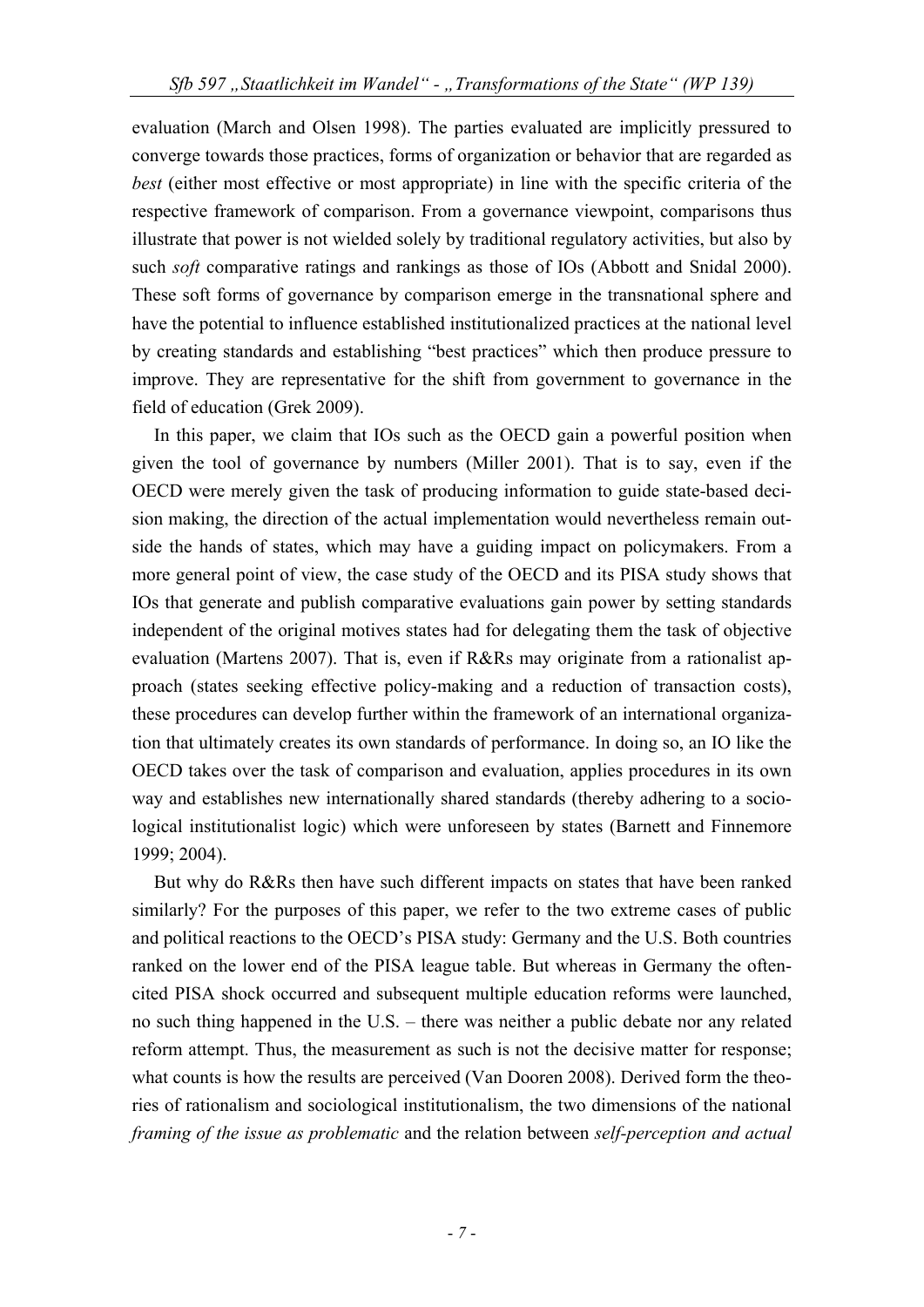*results* offer explanatory insight for understanding why states react differently to similar results in education R&Rs.

#### **3.1 Framing an issue as problematic**

First, from a sociological institutional interpretation inspired by constructivist views, participation in international comparative R&Rs and their influence should result from perceptions shared between states regarding the purpose of education policy and regarding their role with respect to citizens and other states. Thus, a sociological institutional approach asserts that willing submission to comparisons with peers is not the result of a functional, utilitarian calculation; the main purpose is rather – putting the emphasis on the emergence of normative structures of social interaction – the diffusion of a specific practice or mode which influences the behavior of actors (see, for example, Meyer and Ramirez 2000), especially of those being compared. From this point of view, the objective of R&Rs is to establish normative criteria for appropriate behavior. Moreover, IOs such as the OECD are themselves seen as actors capable of producing shared norms, values and standards (Finnemore 1993). Especially when the membership is homogenous – as in the OECD to which only highly industrialized countries are admitted – norms and standards receive a high degree of communality (Rittberger and Zangl 2006).

Drawing on this explanation as to why states participate in international R&Rs, the potential effect of R&Rs on national policy-making can be derived. In order to have an impact it is necessary that the issue under evaluation be nationally perceived and discursively constructed as crucial. Education is generally not framed as an end in itself. It is usually associated with certain superordinate state objectives like micro- and macroeconomic prosperity, technological and cultural advance, or even security policy (Martens and Weymann 2007). Hence, a poor performance in education can be discursively linked to anticipated future disadvantages in other domains. The central point here is that pressure for improving national education performance can only emerge from poor results in an international comparison if the topic "education" is linked to another issue that is nationally perceived and framed as crucial for general state objectives. For example, the issue of education is nowadays increasingly understood against the background of economic performance. Thus, bad results in PISA which indicate a general low quality of the national education system are equated with a risk to overall economic prosperity. When overall economic performance is framed as crucial, education policy becomes framed as crucial as well, and the need for improving education quality is seen as imperative.

On the other hand, if poor results in education performance are not evaluated in the light of crucial issues or linked to a policy field that is highly relevant, the pressure for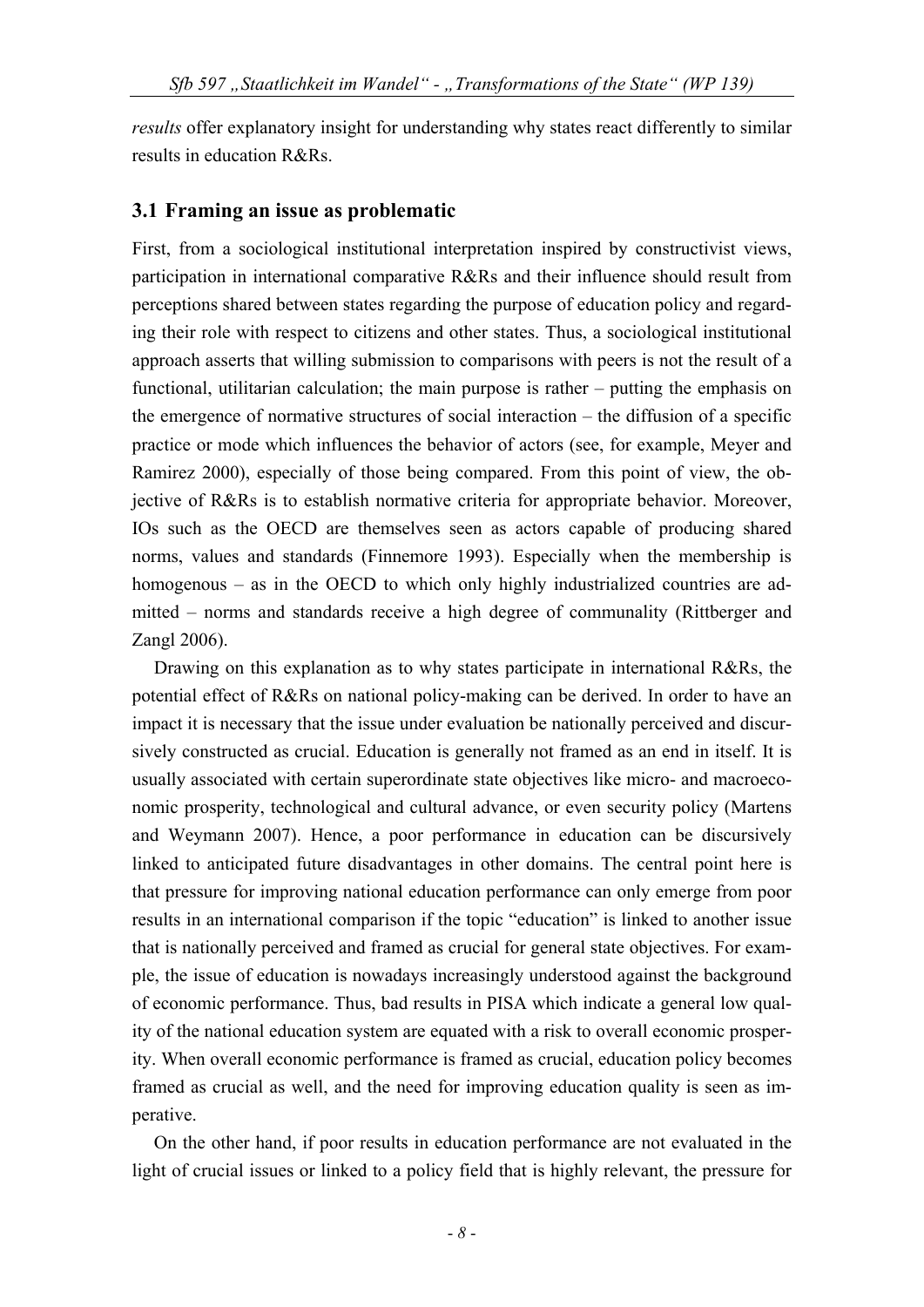reforms is not present to a comparable extent. If PISA results are not linked to an endangerment of the economy because great variation in results among students is not interpreted as critical as long as a highly educated elite remains, it is also unlikely that matters of education will cause encompassing national reactions. But not only linkages to the economic dimension can be connected to education. Matters of security can also be linked to education, like in the U.S. during the Cold War when the discovery of poor performance in the education sector was directly translated into a threat to national security and triggered pressure to improve the education system.

In brief, R&Rs only have an impact regarding how the issue at stake is framed: if an issue is challenged by linking it to a relevant national topic, national reform pressure emerges. From the constructivist point of view, IOs thus act as standard setters and can play an important role in shaping the understanding of an issue as crucial and linking it to other policy fields. If IOs successfully reveal and promote the linkage between certain issues, they might re-frame the national understanding of a topic and alter its domestic evaluation. Among other things, the impact of PISA on Germany can be attributed to the OECD's emphasis on the connection between education and economic performance.

### **3.2 Substantial gap between self-perception and results**

Second, from a rationalist point of view, it should be argued that comparative R&Rs reduce transaction and information costs in liberal societies and liberalized markets (see for example, Moravcsik 1993). The need for better and more efficient performance on the part of education systems as the result of increasing demands on labor forces operating within a global market cannot be solved individually by states. As such, comparative studies are an instrument for displaying different solutions to a particular problem. Only an international comparative analysis reveals the "best practices" available which can then be copied by poorer performers. Thus, states approach IOs such as the OECD with the task of evaluating their education system from a comparative perspective. They are considered suitable bodies with the capacities needed for developing and applying objective criteria in order to conduct an international assessment between different states.

To be evaluated does not mean that a self-impression is created simultaneously by the specific ranking. Overall, R&Rs themselves basically do not constitute a whole new perception of an issue. Rather, preexisting self-impressions regarding expectations about the performance collide with empirical results of R&Rs; or in other words, the empirical results do not lead to what Espeland and Sauder (2007) called a "selffulfilling prophecy" – on the contrary. Generally, if a divergence between expected results and empirical findings is revealed, R&Rs might lead to a re-evaluation of the self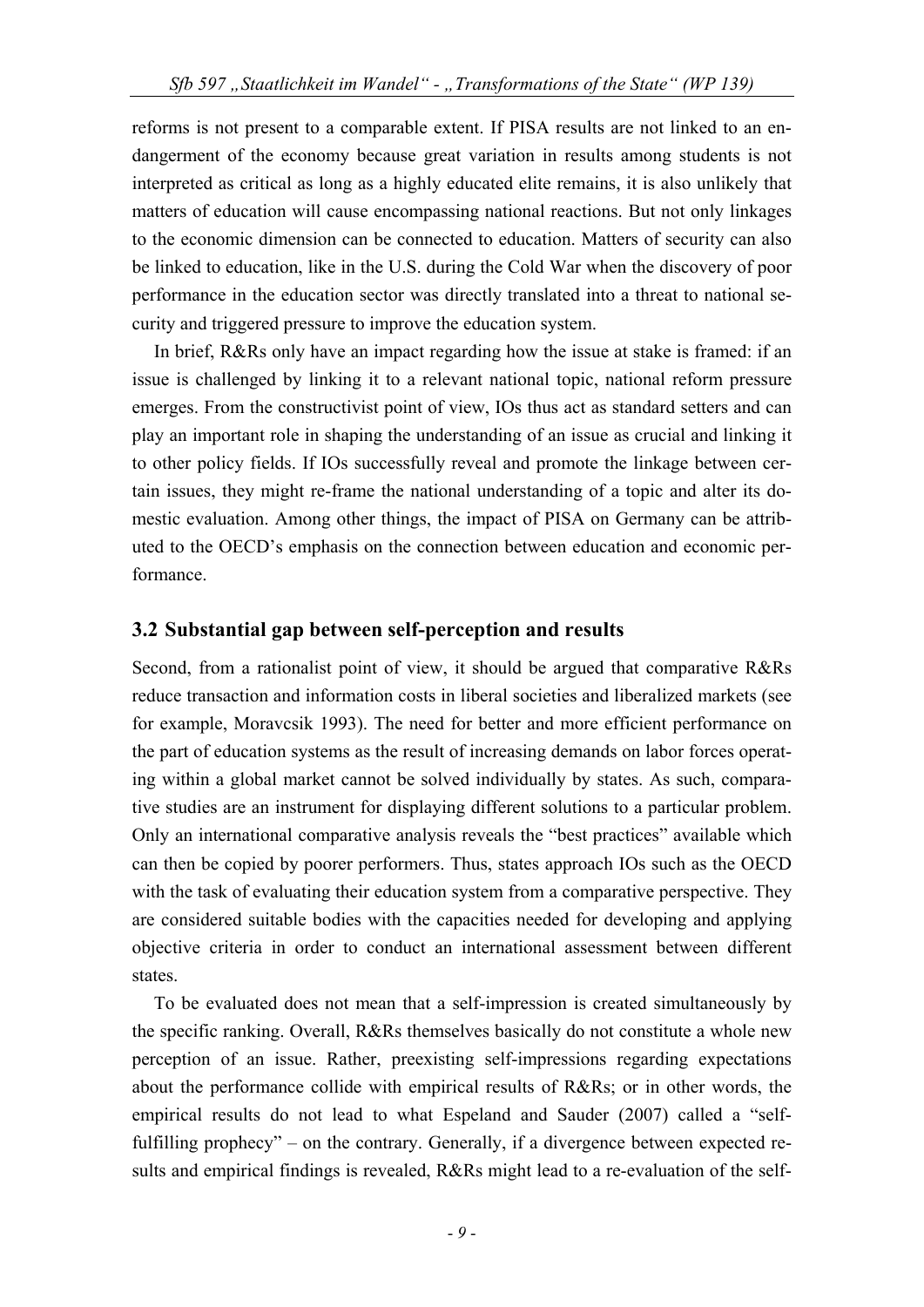impression regarding the evaluated topic or trigger reform pressure in order to meet the expectations in the future.

In this context, different interrelations between the self-impression and the actual results are conceivable whereby each entails different consequences for creating pressure to improve in the evaluated discipline. For example, the empirical findings are better than expected. In such a setting no pressure occurs at all. Also, the results of an evaluation match the anticipated performance. Meeting the expectations does not mean that pressure for improvement is absent but rather that the possibility of the occurrence of a "shock" event is not very likely.

Moreover - and this is the significant dimension - the gap between self-impression and empirical evidence can be negative: the performance is worse than expected. In this case, the awareness of the findings might cause a shock that also elicits high pressure for improvements. The case of Germany illustrates this point, where the broad public (including most policy-makers) was deeply convinced that the German education system was among the best in the world. The results of the PISA report dramatically contrasted with this self-perception by showing the deficits in comparison to other industrialized countries.

In brief, R&Rs are most likely to have an impact if they reveal a negative gap between self-perception and actual results. From the perspective of the rational institutionalist reasoning of increasing effectiveness, comparative evaluations conducted by IOs can reveal externally if a country is lagging behind and what measures for improvement have to be taken into account. In addition to its achievement in framing education as a crucial issue, the OECD also successfully managed to reveal a mismatch between performance and national self-perception. In terms of effectiveness, PISA established benchmarks for education systems and showed that some education systems require encompassing reforms to meet the standards of other industrialized states.

Summing up the arguments of the theoretical model, an issue which receives a performance evaluation contrary to the expected results (in a negative sense) also has to be defined as problematic in order to trigger high pressure for improvements and reforms. For instance, if in an international comparison the issue X of country A is ranked on the lower end of a league table, it only causes high pressure for improvements if a negative gap between rank and self-impression is existent and at the same time X is defined as a crucial factor of country A.

Taken together, R&Rs by themselves are not automatically able to exert influence on national policy-making. The mechanisms of self-perception and framing substantially shape how R&Rs are received on the national level and whether they have consequences.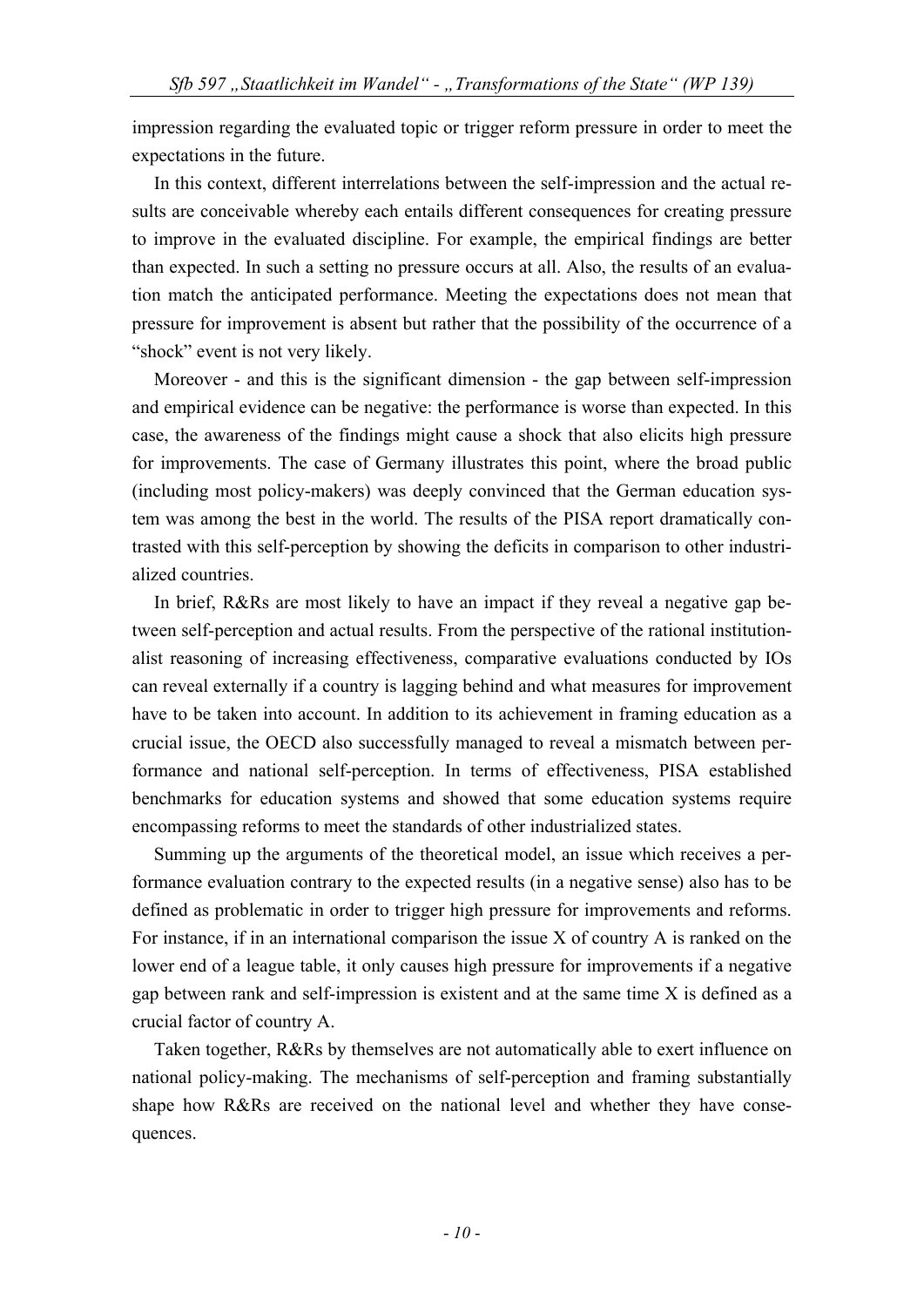## **4. TWO SIDES OF THE SAME (PISA-) COIN – ASSESSING THE CONTRARY REACTIONS OF GERMANY AND THE U.S.**

In the light of the theoretical approximation, the differential impact of PISA can be descriptively illustrated by referring to the two extreme cases of poor performing countries identified in the media analysis – Germany and the U.S. While Germany significantly changed its national education policy-making due to its negative PISA performance and as a consequence of the emerged public discourse, the U.S. did not seem to be bothered by PISA, neither medially nor politically. Unlike Germany, the U.S. neither experienced an education shock through PISA nor did it frame the issue of education as problematic.

## **4.1 Germany – the rediscovery of education policy-making due to the PISA shock**

In Germany, the publication of the first PISA results in late 2001 led to the often cited "shock" by pinpointing Germany's status as a laggard – and not, as expected, as a leader – in the quality of education compared to its industrialized peer countries. Education instantly became one of the most frequently discussed themes in Germany. OECD testing items have since received high coverage in the media, and the term "PISA" itself has become a synonym for testing, ranking, and rating. Furthermore, the era in which education was not a political issue relevant for winning elections came to an end.

The intensity and extent of the new education debate in Germany after PISA was quite astonishing, however. Even though previous international comparative studies concerning education performance in the mid  $1990s<sup>6</sup>$  had already sensitized at least the elites in education policy-making to the mediocrity of German students in mathematics and sciences (Heinze 2002: 18), the broad public was not aware of the situation. Thus, the publication of PISA finally "led to a public outcry in Germany" (Ammermüller 2004: 2). The media picked up the PISA report and subjected it to a general debate about the German education system itself and the necessity for far-reaching reforms. Contrary to previous impulses, PISA managed to put the issue of education back on the public and political agenda. Generally, with the double-edged process of evaluating the national system and comparing it to other countries, the OECD created an immense pressure on German policy-makers to improve the education system. However, this pressure did not directly impact the political level but rather mobilized the broad public which in turn called for far-reaching reforms.

Most importantly, the first PISA report revealed that the performances of German students at age 15 were significantly below the OECD average in all areas of academic competence (reading, mathematics, and science) (Baumert et al. 2001; Kiper and Katt-

<sup>6</sup> For instance the Trends in International Mathematics and Science Study (TIMSS).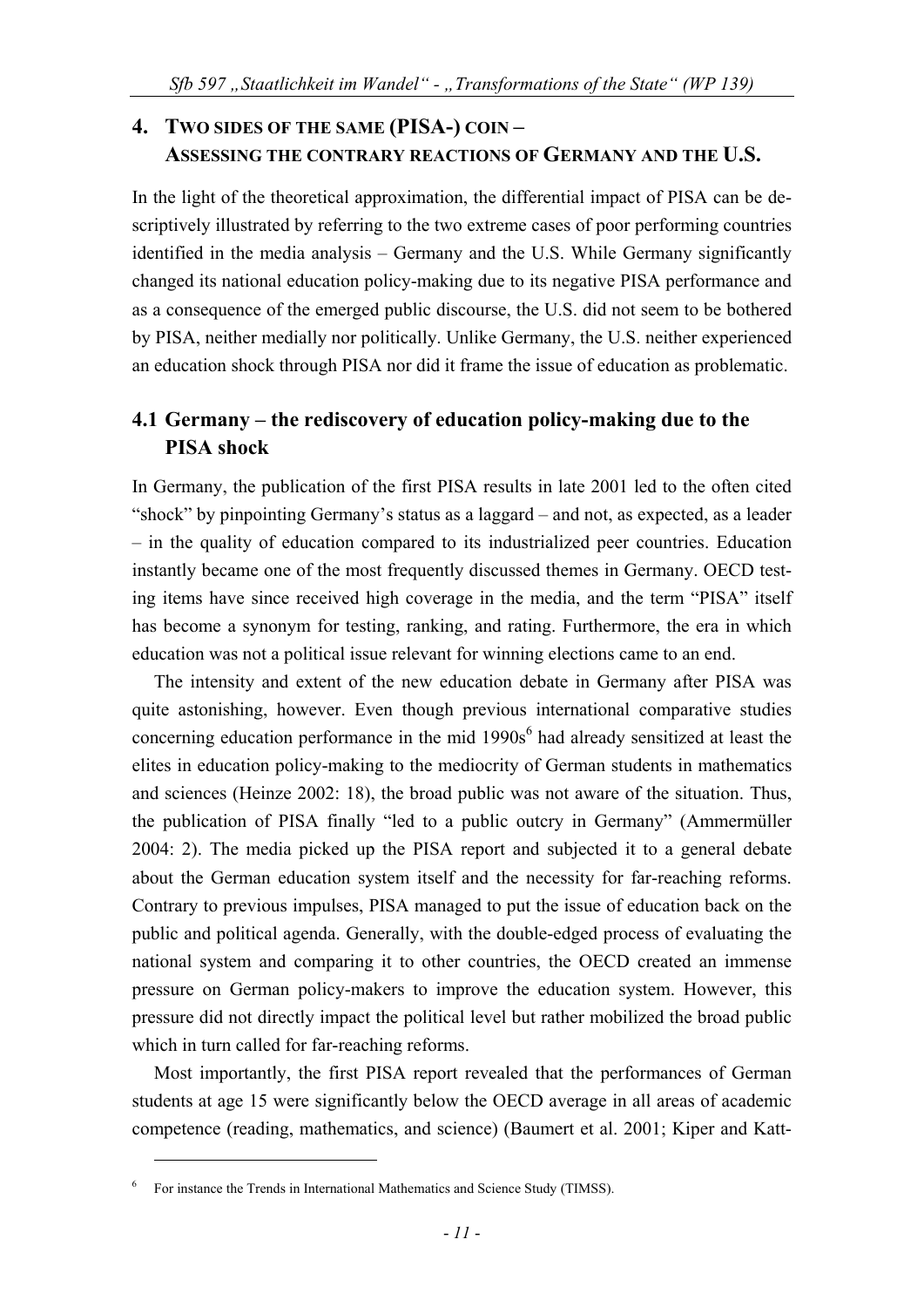mann 2003: 15-17).<sup>7</sup> In addition to the poor general results, it also became obvious that Germany is one of the OECD countries with the highest level of performance variation across students. In no other industrialized country is academic success so strongly determined by the socio-economic or migration background of the respective child as in Germany (Kiper and Kattmann 2003: 32; Ertl 2006: 620). This means that the linkage between the social background and school performance is exceptionally high. Compared to other OECD countries, the German educational system seems to be unable to reduce existing social inequality (Loeber and Scholz 2003: 246). Hence, the aim of education to provide every child – independent of his/her socio-economic background – with basically the same opportunities for academic success and advancement becomes more or less nullified. This aspect successively became a fundamental characteristic of the German PISA debate. Although Germany improved slightly in the PISA studies of 2003 and 2006 (Prenzel et al. 2005; Prenzel et al. 2007), it was still far from ranking among the top countries in education quality.

However, the central question still remains: why did the PISA results surprise Germany to such an extent and cause such a shock? Overall, the field of education policy had not been a prominent political issue in Germany until the mid 1990s when almost two decades of non-reform and disregard came to an end as education was carefully rediscovered as an issue for policy-making. Beforehand, far-reaching and encompassing education reforms had been introduced in the late 1960s and early 1970s after the national study by Georg Picht ("*The German Education Catastrophe*", 1964) revealed huge deficits in the German education system. Back then, education policy was highly politicized and subject to widespread public attention accompanied by extensive reform projects. Later on, the predominance of other policy issues, such as foreign and security policy as well as labor market policy, marginalized education policy to the extent that it became an issue dealt with mainly among experts. A linkage between education and other policy fields was not existent.

Moreover, German education policy-making was resistant to external shocks related to comparative studies in the period from the late 1970s to the mid 1990s because Germany simply did not participate in any such international evaluations which could have indicated any deficits and disadvantages. At that time, a tradition of evaluating the education system or relating educational performances to other countries simply did not exist. The self-perception of being at the top level in educational performance was not supplemented by empirical evidence but rather perpetuated by a historical understanding which regarded German educational capability as outstanding.

<sup>7</sup> Overall, Germany was ranked (averaged)  $20<sup>th</sup>$  in PISA 2000, 15<sup>th</sup> in 2003, and 13<sup>th</sup> in 2006 (which was mainly due to an  $8<sup>th</sup>$  rank in the sub-discipline of science).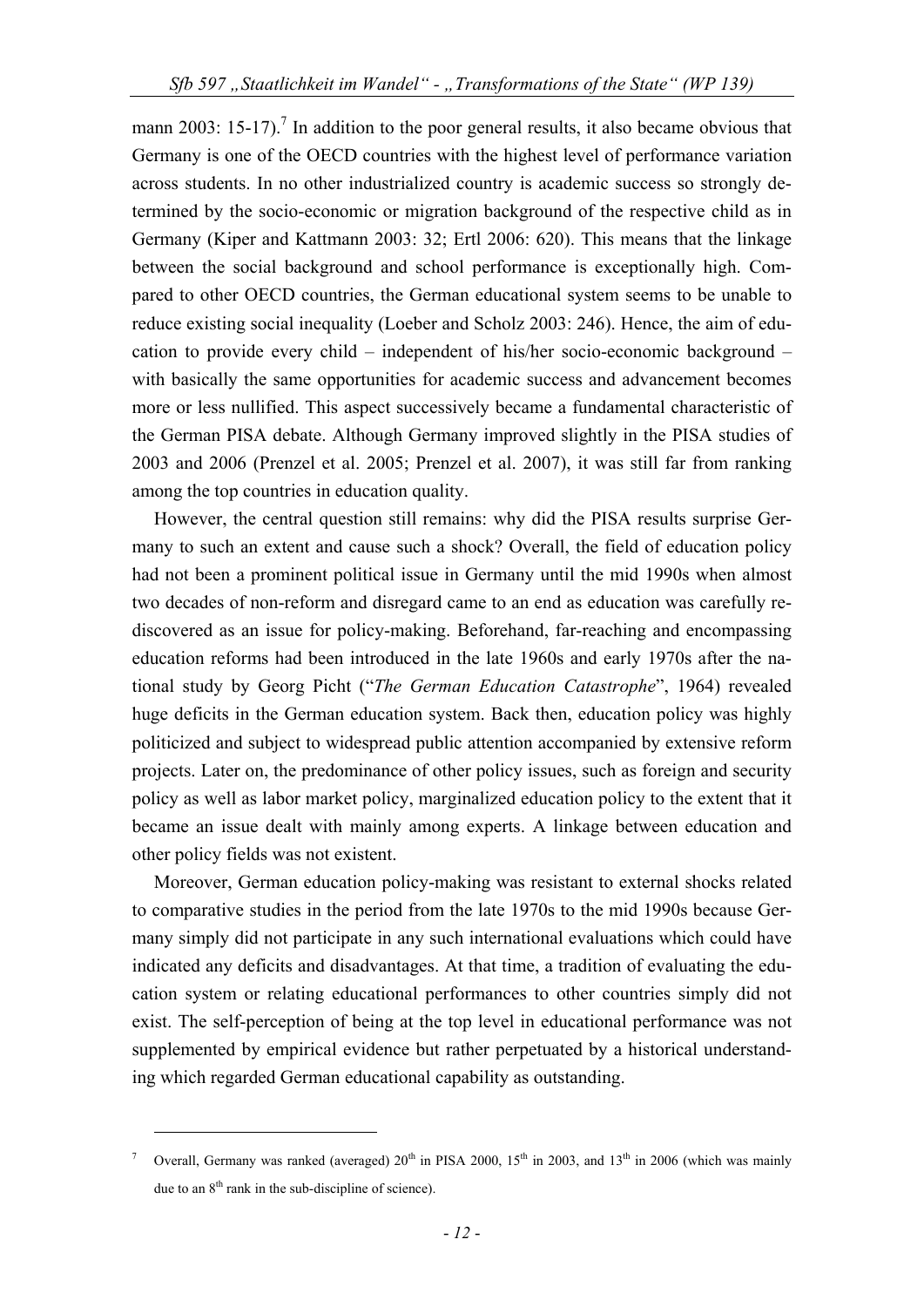Ultimately, in 2001 PISA finally demonstrated Germany's laggard status in education performance and German policy-makers were hence inevitably faced with the shortcomings of the education system compared to other industrialized countries as well as with a public demand for rapid improvement of the quality of education. As a consequence, the new century heralded a new enthusiasm for educational reform. Nearly all aspects of education were closely scrutinized and evaluated. Even the "sacred cow" of the German educational system, its three-tiered school system, was scrutinized, questioned, and, in some of the German *Länder*, reformed.<sup>8</sup> Furthermore, the liberal education tradition in Germany was challenged by the ostensible economic attitude PISA promoted (Niemann 2010).

In light of the negative empirical PISA results in December 2001 – the same month that PISA was officially publicized and almost three decades after the last comprehensive education reforms – the responsible German policy-makers in education agreed within the Standing Conference of the Ministers of Education and Cultural Affairs (KMK) upon an action plan which would provide a framework for substantial reforms and guide the long range of reforms in the *Länder*. 9 Identified as being one of the blind spots of Germany's education system and having had a substantial influence on poor PISA performances, early education received increasing attention in order to create a better basis for further education. Thus, the political discourse was not restricted exclusively to secondary education, and the German *Länder* have since embarked on a strategy to reform early childhood education in order to counterweight the socio-economic background of children (Carey 2008: 17-21).

Also, measures of quality assurance are being enhanced on the basis of binding standards and output-oriented evaluation. In order to improve the quality of education, in 2002 the KMK agreed upon the introduction of educational standards and the establishment of a central agency for monitoring compliance with these standards (Nieke 2003: 201). This new development was also accompanied by an increased implementation of comparative tests and evaluation criteria in schools. Due to the introduction of education standards, academic and school performances can now be better scrutinized and hence a stronger emphasis is placed on the output dimension of education today.

In essence, the OECD not only successfully promoted its ideas and recommendations concerning education but also influenced Germany on the level of policy-making to adapt OECD instruments for assessing school performance. This, in turn, also shaped

<sup>8</sup> It is important to note that the German *Länder* are qua Basic Law responsible for matters of education.

<sup>9</sup> The proposed reform measures were not "invented" within the few days after the publication of PISA. In fact, compiled reform schemes already existed, though eventually through PISA they made it on the agenda (Tillmann et al 2008: 379).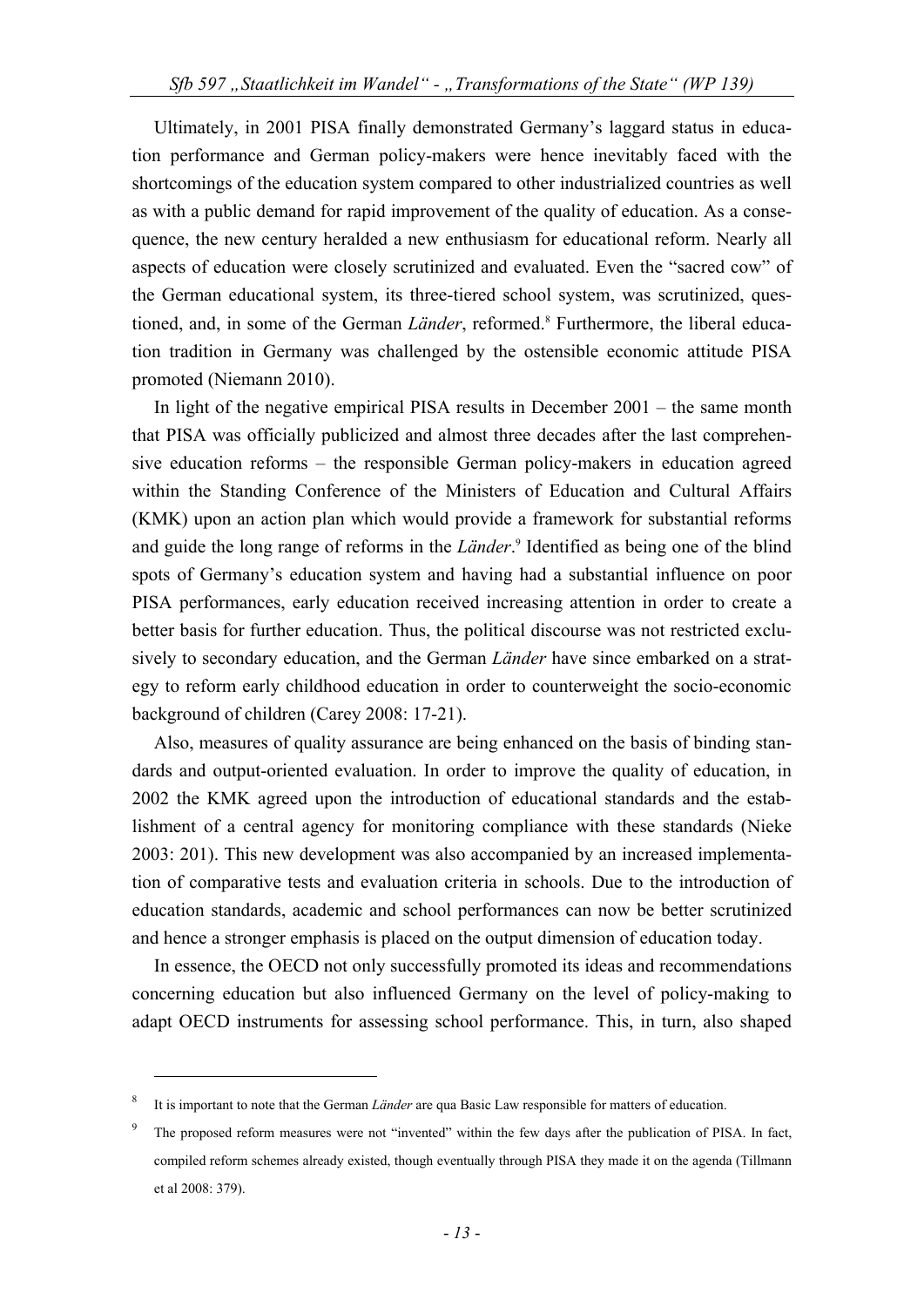the way education policy-making is generally conducted nowadays in Germany. Due to the shift toward output orientation in education policy-making stimulated by the OECD's PISA study, political stakeholders increasingly rely on scientific advice and consult experts in order to identify the paramount problems and develop solution strategies. The already existing but rudimentary debates about quality development, quality assurance, matters of teachers' education, and curricular issues were increasingly fostered by PISA. Today, education policy-making does not simply focus on the fulfillment of certain principles but instead integrates the new governance mode of "evidencebased policy-making". In general, policy-makers are supported by scientific advisors and can draw upon their expertise. For instance, the KMK has introduced a scientific advisory council, which provides expertise regarding implications derived from comparative studies.

Not only international comparisons became a focal point of interest. Assessments of the performances of the German *Länder* were also increasingly subject to evaluation. The supplement PISA-E study compares and evaluates the academic performances among the individual *Länder*. Within a very short period of time, Germany established a culture of comparison in education policy-making. The changes on the structural level which can be evaluated against the background of OECD activities encompass the empirical turn that emphasizes the role of evaluation, including output orientation and changes in school settings, in order to overcome the highlighted weaknesses of education (e.g. dependence of academic performance on students' socio-economic backgrounds).

Taken together, the conducted reforms in Germany's education system generally reflect a paradigmatic shift that comprises the enhanced orientation towards an output perspective on education, as promoted by the OECD, and abandons the previously predominant input dimension: Instead of primarily focusing on the investments in education, the prevailing question is now: "What does the education system produce?" For example, even the ideas and discursive framing regarding education changed substantially in Germany due to the impact of OECD's PISA surveys. Whereas prior to the recent debate education was first and foremost seen as a microeconomic issue (which focuses on training individuals for a profession) and as a citizenship issue with respect to self-fulfillment, the post-PISA debate is increasingly characterized by shifting the emphasis to the macroeconomic dimensions of education. The interpretation that education is central to the economic performance of a whole country and that poor performance in education also might entail the danger of jeopardizing future economic prosperity was further developed and became successively accepted. Bad education quality is equated with bad economic performance and a risk of a declining national welfare and prosperity.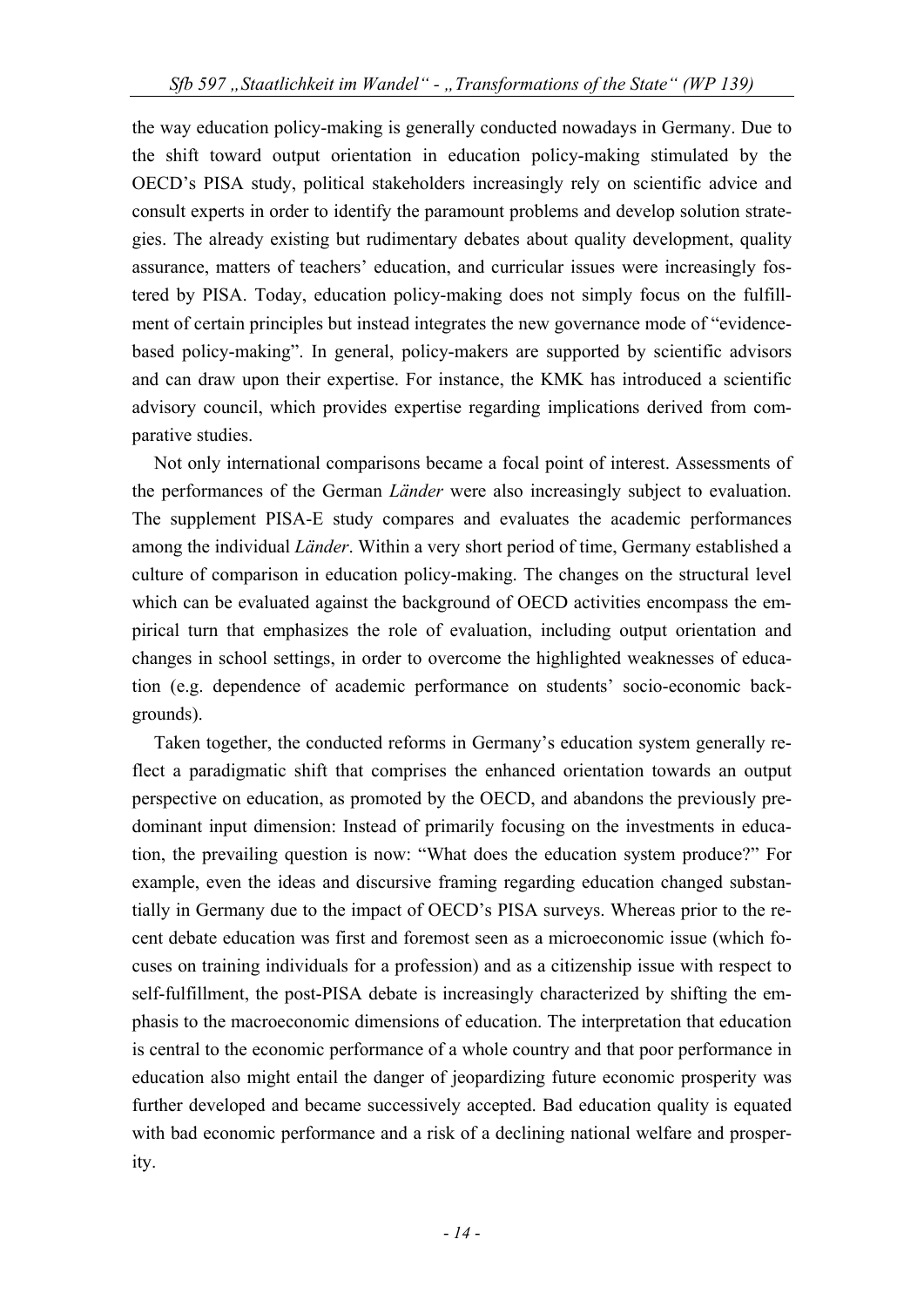#### **4.2 The U.S. – or how a country disregards its PISA results**

In the U.S., by contrast, the three cycles of the PISA study and their results have remained virtually unheard of. The general public and the media did not take notice of this study or its results—despite the fact that the U.S. performed as badly as Germany, being ranked below average among participating countries. In fact, the U.S. scored worse in the 2006 study than it had in the previous two studies: in the latest PISA 2006 study, the U.S. only ranked  $24<sup>th</sup>$  in mathematics among the 30 OECD member states. However, despite these poor results, there have been few reactions in the broader public. Even when extending the media analysis PISA is not an issue in the U.S: of eight major U.S. daily and weekly newspapers, only eight articles over the period of 2001 to 2008 actually covered PISA at all—and of these eight articles only three deal with the poor results of U.S. students.<sup>10</sup> As a comparison, during the same time period the German daily newspaper *Süddeutsche Zeitung*, for example, published 253 articles. Why did the PISA study not have the same effect in the U.S. as it did in Germany? Or to put it differently: why hasn't there been a PISA shock in the U.S.?

Part of the answer is that the poor PISA results are in fact nothing new for the U.S. Ever since the Soviet Union launched the first satellite in 1957, education policy has been an issue on the political agenda. In a way, Sputnik demonstrated the Soviet Union's technological superiority over the U.S. or, at the very least, its equality in the field. Sputnik also showed that the Soviet Union possessed strong intercontinental missiles and could threaten the U.S. with its atomic bombs. This technological capacity challenged the West's claim of pre-eminence which had so far been thought to be secure.<sup>11</sup> The reasons for this Western "lag" were primarily found in the education system. According to experts, the main problem was the prevailing circumstances in schools which excluded too many people from participating in social progress.

The Sputnik shock triggered a crisis in the self-image of Americans who had naturally considered themselves inhabitants of the technologically most progressive nation on earth. Democracy and capitalism had been widely considered as natural competitive advantages accounting for the U.S's technological superiority. The fact that the communist Soviet Union with its planned economy was now one step ahead of the U.S. in terms of space-related issues was deeply shocking to Americans. As a result of this

<sup>&</sup>lt;sup>10</sup> The newspapers examined include: New York Times, Newsweek, International Herald Tribune, Washington Post, USA Today, The Wall Street Journal, and Los Angeles Times. The research was also conducted with "factiva", again with the keywords 'OECD' and 'PISA'.

<sup>11</sup> As an immediate consequence of this Sputnik shock the U.S. intensified its endeavors to gain pre-eminence in the technological race into the universe. It accelerated the Western missile programs and led to the formation of NASA.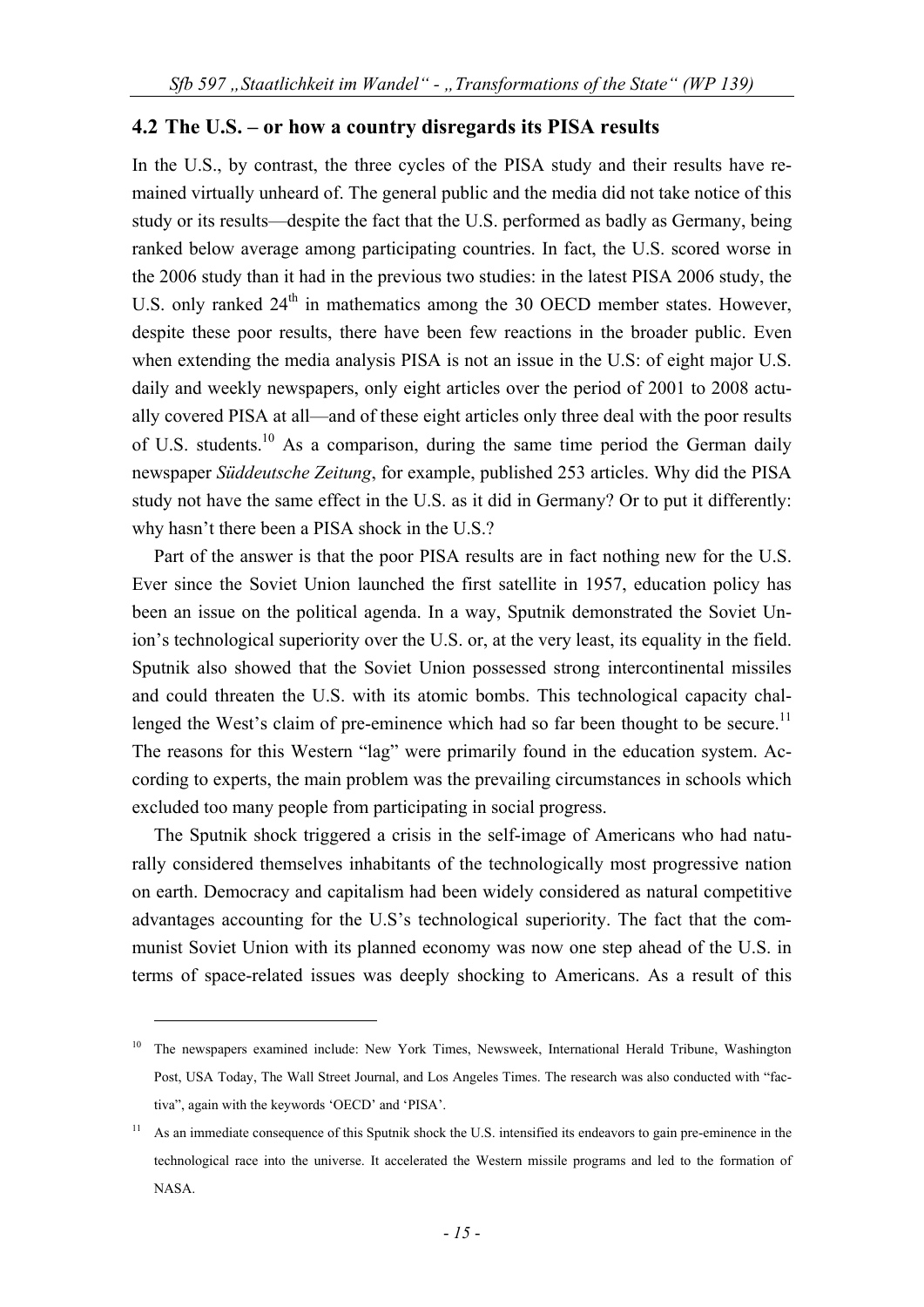shock, the majority of the American population rapidly accepted the demand for a basic school reform intended to help the U.S. succeed over the Soviet Union in their technological race into the universe. Thus, the Sputnik shock led to a comprehensive reform of the American education system. The natural sciences seemed to be particularly in need of reform since the Soviet Union trained twice or even three times as many engineers as the U.S. For this reason, U.S. president Dwight D. Eisenhower, who had labeled education policy as more important than missile production in one of his speeches, introduced the *Federal-aid-to-Education-Program*. The government provided \$1.6 billion for this program which financed the reform of the education system over a period of four years. The money was used to quadruple the National Science Foundation's annual budget to 134 million dollars, grant 20,000 scholarships, improve the teacher training, and finance the construction of new school buildings.

With these measures, new emphasis was placed on the inclusion of underprivileged classes in the hope of discovering new resources for the education system. One of the measures for opening up these resources was the introduction of preschools. New school busses were to integrate children from remote areas into the education system. Furthermore, curriculums were restructured, and courses which had previously dealt with housekeeping or direct vocational education, were substituted by math, physics, and chemistry. However, the advancement of humanities, such as political and historical science or philology, was also part of Eisenhower's program. It aimed to generate wise leaders who could apply the technological achievements for the collective good of the American nation. John F. Kennedy and Lyndon B. Johnson further advanced the introduction of television education programs, the end-to-end integration of education institutions and libraries in order to grant better accessibility to education, as well as the *New-Math-Program* which was to familiarize children with abstract mathematics from very early on.

In the early 1980s, in the U.S. the government then enlisted a national commission to conduct a study of the American educational system 25 years after Sputnik to review the progress made since. However, the resulting report of 1983, "A Nation at Risk: Imperatives for Educational Reforms", found devastating outcomes: with 23 million adults and 17 percent of juveniles being illiterate, the American educational system was abysmal. The report triggered broad public concern about the quality of education, identifying the need for the monitoring of schools, standards, and teachers. The resulting "Great School Debate" (Gross and Gross 1985) soon attracted the attention of the highest political officials in the country: during the height of the Cold War, President Ronald Reagan and political stakeholders considered this state of affairs a national security risk and made school reform a top priority of his administration. Since then, education matters have been on the top end of each presidential administration's list of reforms. In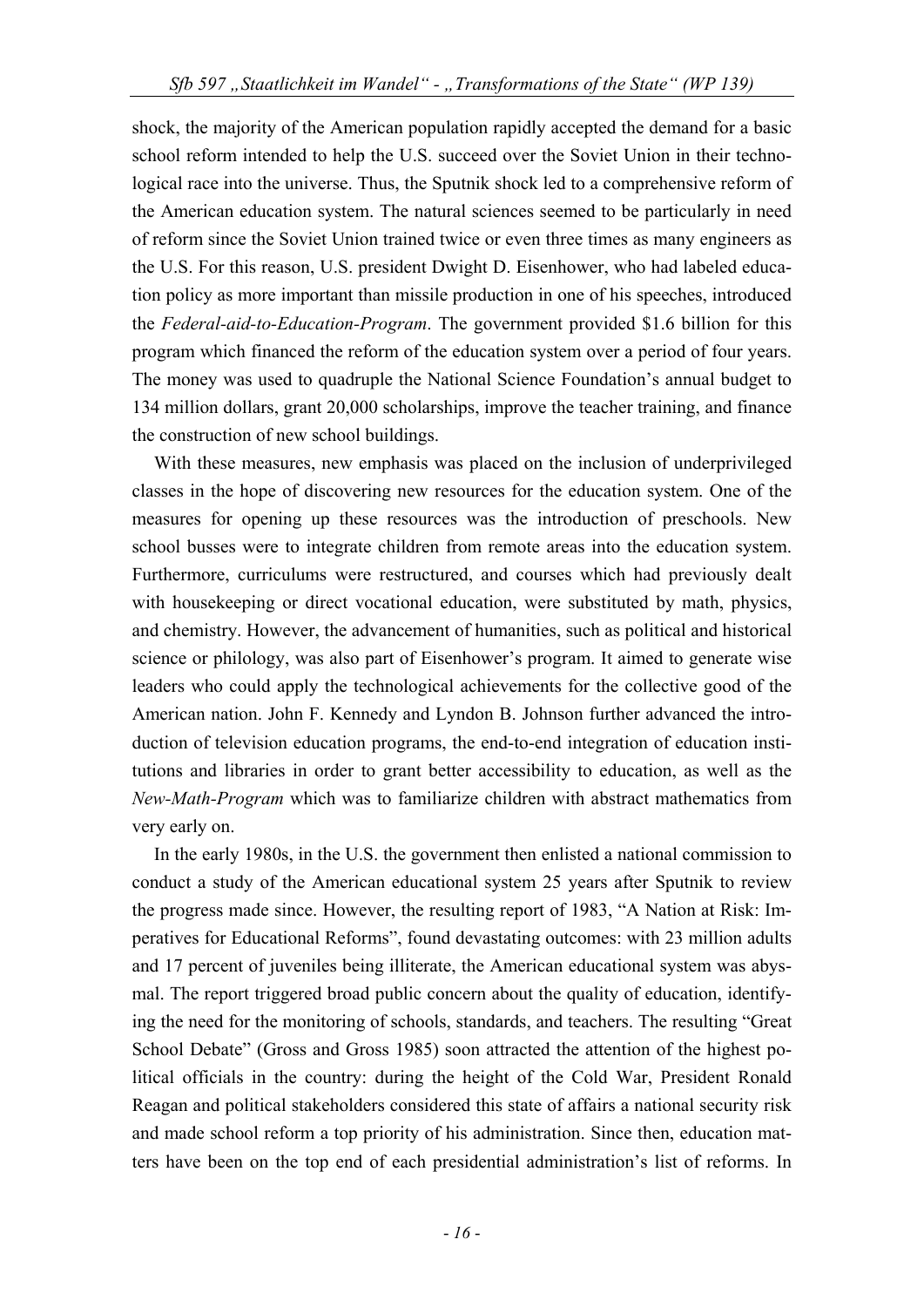fact, the 2008 presidential elections are the first since the 1980s where other issues, in particular the war against terrorism and the state of the economy, outranked education in terms of importance.

In a way, the U.S. thus had its "education shock" earlier than Germany. And, unlike Germany, which was hit by an external international organization, the U.S. "shock" was triggered by the perception of education as a problematic issue and a question deeply linked to the nation's security. Since the 1980s, a series of educational reforms aiming at creating standards, providing for accountability, enabling school choice, and improving the quality of teaching have been initiated and implemented. Most importantly, these reforms have lead to outcome-oriented types of educational teaching, based on the belief that setting high standards and establishing measurable goals can improve individual results in education.

The latest of these reforms is the current No Child Left Behind Act (NCLB) of  $2002$ <sup>12</sup>. The law reauthorized a number of federal programs aiming to improve the performance of U.S. primary and secondary schools by increasing the standards of accountability for states, school districts, and schools, as well as providing parents more flexibility in choosing which schools their child can attend. The Act requires states to develop basic skills assessments to be given to all students in certain grades if those states want to receive federal funding for schools. However, NCLB does not assert a national achievement standard; instead, standards are set by each individual state, in line with the principle of local control of schools.<sup>13</sup> Upon the implementation of this law, Congress increased federal funding of education: No Child Left Behind received an increase from \$9.7 billion in 2001 to \$25.0 billion in 2007 (Kosar 2005: 191).

Thus, within the domestic sphere, the U.S. has taken a path toward more standardization and comparative evaluations, but international comparisons such as PISA remain unnoticed. Whereas ratings and ranking within the U.S. play a decisive role today as regards school choice, the international standing of the U.S. as a whole does not receive much attention. The irony, however, is that it was in fact the U.S. that gave the incentive for the PISA study, which ended up having a far greater impact on other countries' education policies than on the U.S.' policies. When "A Nation at Risk" hit the U.S., the Reagan administration not only initiated domestic reforms; it also wanted international comparative data on the state of education in the industrialized world in general. The

<sup>&</sup>lt;sup>12</sup> For details how this act came about, see Kosar (2005: chapter 6).

<sup>13</sup> The Tenth Amendment to the United States Constitution specifies that powers are not granted to the federal government; education powers are reserved for the individual states. However, NCLB is seen as the greatest increase in federal power of education since the Elementary and Secondary Education Act of 1965. See, for example, McGuinn (2006). For the evolution of the federal role in school education, see McGuinn (2005).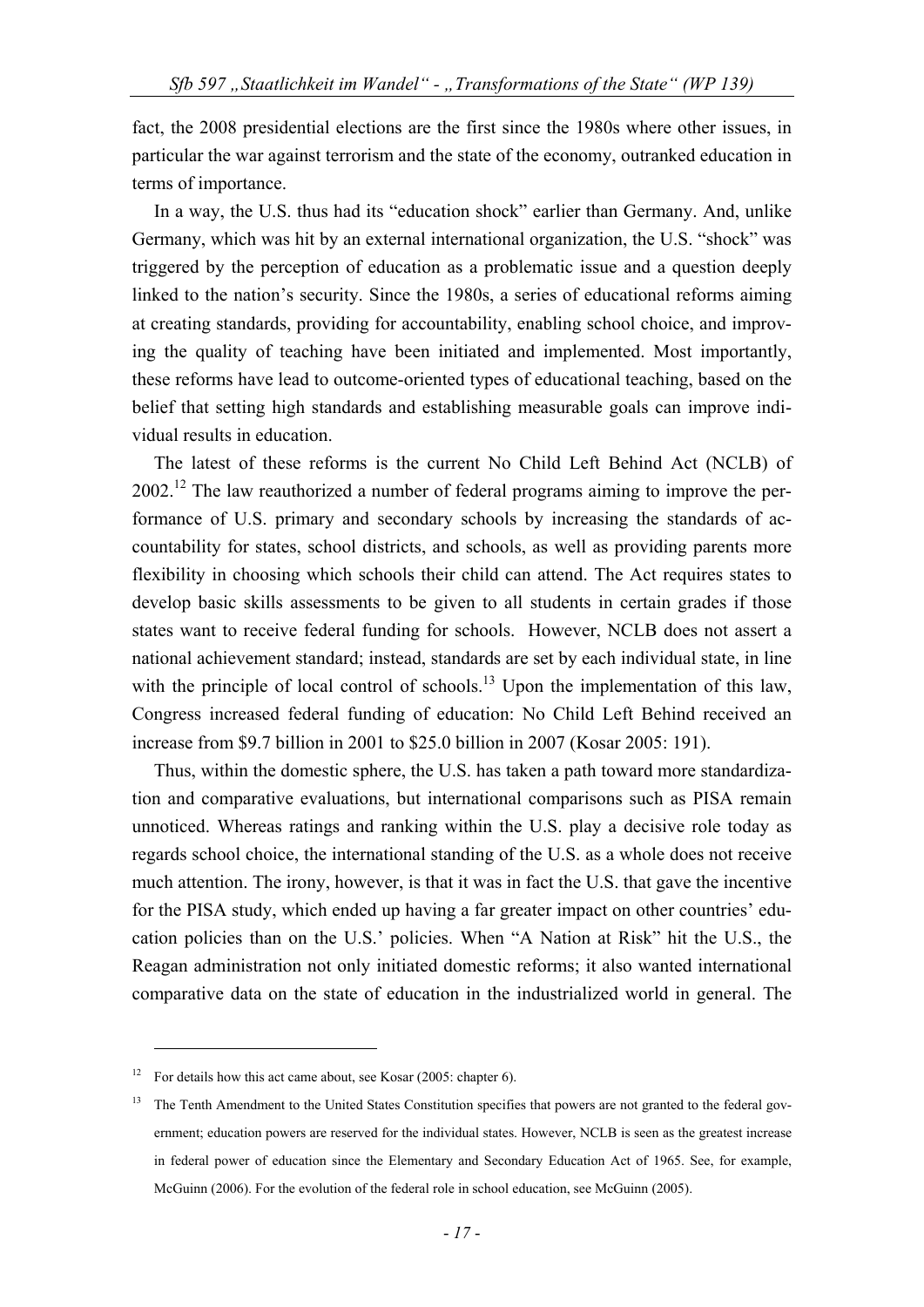idea for an international comparative study was then brought to the OECD. Being the major financial contributor to the OECD's budget for education, the U.S. pushed the international organization to significantly change its work in education and compile internationally comparable statistical data. In response to tremendous pressure from the U.S., the International Indicators of Educational Systems (INES) project was established in 1988 and produced regular publications on education indicators, of which the PISA study is the latest offspring.<sup>14</sup>

In brief, despite the reforms of the last 25 years since "A Nation at Risk" was published, schools in the U.S. have improved only to a limited extent – despite high intensions and great financial means. The various low PISA scores for the U.S. did not trigger a shock to the country, since it was basically already known that the U.S. education system needs improvement. Thus, unlike the German case, there was simply no gap in the U.S. between the self-image of the country concerning the performance of its secondary education systems and the actual results in the PISA study. In a way, it would have instead been a positive shock for Americans had the U.S. had performed better in the PISA study. Moreover, secondary education is currently not framed in the context of another issue at stake for the nation, whereas in the late 1950s and beyond, education was interpreted as a policy field of relevance for the national security.

#### **5. CONCLUSION AND OUTLOOK**

In order to explain differences in national reactions (including media coverage and follow-up political reforms) to PISA, it is not sufficient to simply refer to a nation's actual position in the ranking. As our media analysis has shown, there is no obvious correlation between the rank of a state and its reaction. In fact, even states that are evaluated similarly vary substantially regarding their national responses. In other words, a poor ranking is not sufficient to trigger a national education debate and initiate reforms. Therefore, to explain the power such numbers can exert, we need an approach which goes beyond a simple rank-reaction model. In our paper, we conceptualized R&Rs with respect to a theoretical approach which we called governance by comparison. We argued that two dimensions need to be considered when seeking to understand under what conditions R&R have an impact on national policy-making, namely that an issue – in this case, education policy – needs to be framed as problematic within the national context and that the relation between the self-perception and the actual results need to be taken into account.

In the empirical part, we applied our theoretical concept against the two countries which were on average ranked similarly poorly in the OECD's PISA study but reacted

<sup>14</sup> For more details on the OECD's role in education, see Martens (2007).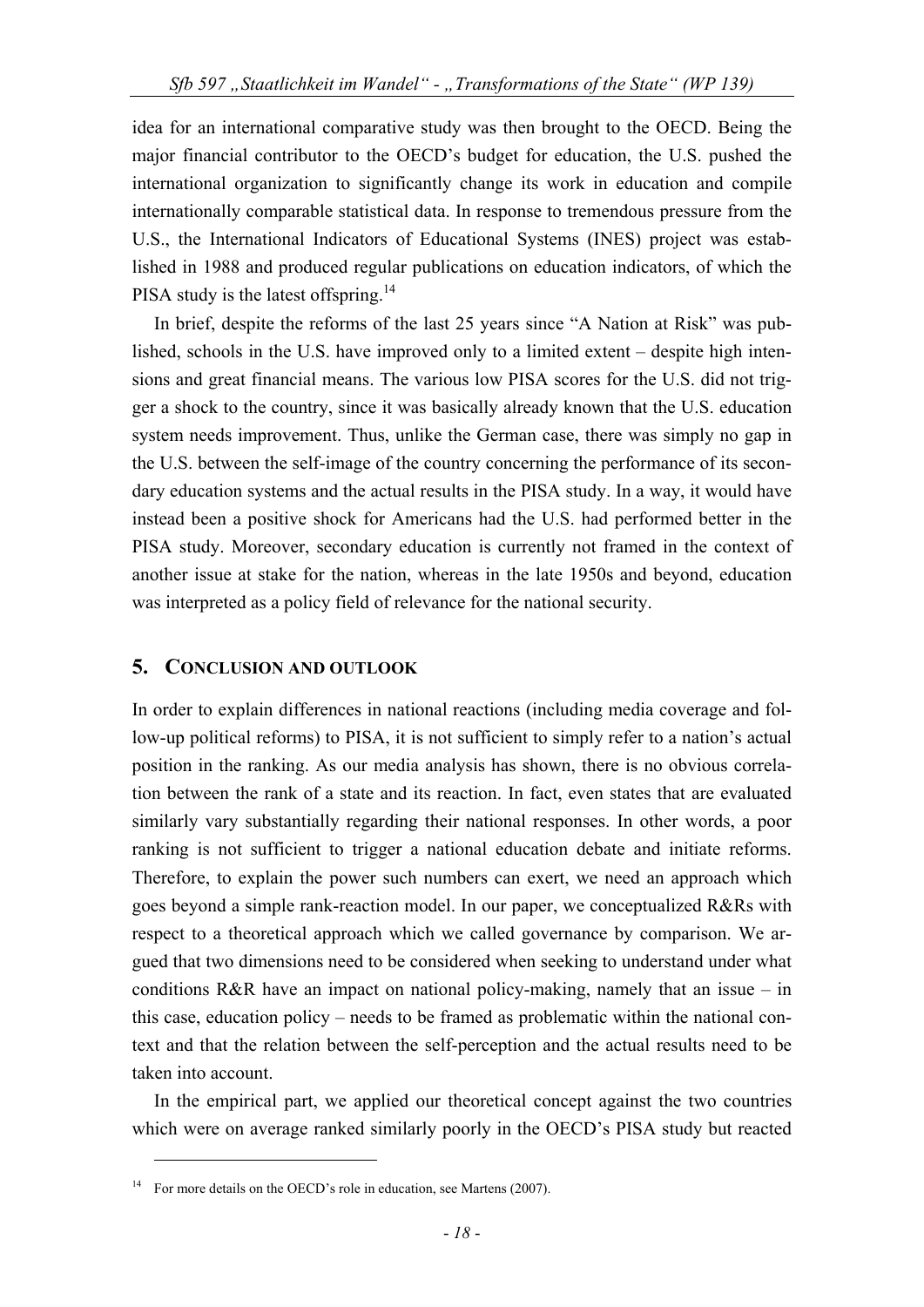oppositely in the most extreme manner: Germany with the greatest public debate about education and the U.S. with the least public debate. Our analysis showed that Germany witnessed its PISA results as different to its self image as an education nation (selfperception) in times of the knowledge-based society in which education became a significant 'natural resource' (problematic framing). In particular, the poor results demonstrated problematic aspects of the German education system such as fostering social inequality and system inefficiency in integrating children of migrant families. In contrast, in the case of the U.S., PISA did not trigger any debate about reforming the education system as the study did not bring forward any new information for the country about the poor quality of secondary education (self-perception). In addition, education was framed as a security issue during the Cold War (problematic framing), an external condition which is no longer given.

Our explorative theoretical framework is an attempt to find an explanation for puzzling different responses to comparative rankings. The next step would be to establish causality for our described phenomena. In further research, it would need to be evaluated against additional arguments. First, both states possess different political cultures as regards their reception of IOs and their governance. The U.S. perceives itself much more as independent and does not feel obliged to international commitments. From this point of view, it is not surprising that the American secondary education sector is not affected by the PISA survey as conducted by the OECD. On the other hand, it was the U.S. that initiated PISA and could therefore be expected to recognize its significance and react to it. In addition, the more that competences for education are located on the local or private level, the less should international initiatives bother the country as a whole. While in Germany, state authorities (on the level of the *Länder*) are responsible for education policy-making, the U.S. system is organized much more locally and privatized. PISA, however, assesses national education performance, and as a result, it is difficult to clearly transfer poor results to the local level in the U.S. In contrast, poor PISA results of German students impacted the education system as such. Second, education policy generally seems to be a second order policy field that is not perceived to be as fundamental as say, for instance, security and the economy. That means that if other prominent issues are more relevant than educational matters, first order issues take precedence. Perhaps the PISA results were ignored in the U.S due to the prevalence of security issues after September  $11<sup>th</sup>$  and subsesequent problems related to the economic recession. In Germany, those topics were not as important, and thus there were fewer distractions away from the focus on education.

Beyond the actual effects and non-effects PISA exerted on both states, our study provides insights about the authority the OECD (or similar expert organizations) can have with the governance instrument of comparison. PISA is an example of the varia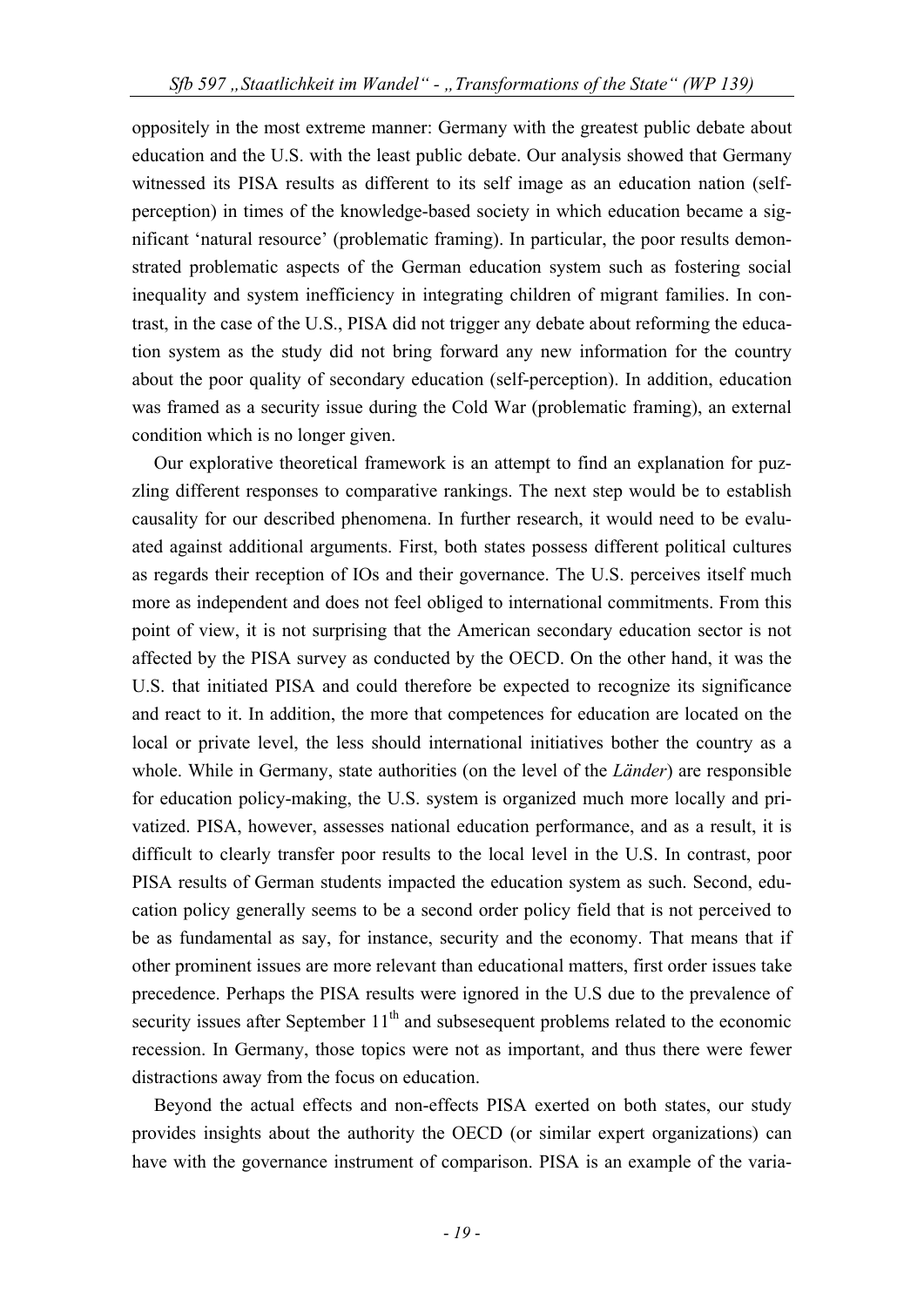tion in the reception of international stimuli at the national level. As shown in the case of the U.S., PISA more or less stated the already obvious, and thus its technique of governance by comparison was not perceived as a groundbreaking revelation of new phenomena; in contrast, in Germany, the comparison told a "new story" and provided essential insights. As a precondition, an IO needs to be perceived as a legitimate authority and expert organization in order to be successful in influencing policy-making at the nation state level. Our analysis of the German and the U.S. reactions to the OECD's PISA study can, however, only be a first step in grasping the influence of governance by comparison can have. It would be a promising endeavour to compare reactions to PISA in other OECD countries regarding the concepts of self-perception and framing in light of their respective reactions. Expanding the scope of governance by comparison to other policy fields beyond education would be expedient in clarifying to what extent the power of the OECD (or other IOs) depends on its expert status.

#### **REFERENCES**

- Abbott, Kenneth W. and Duncan Snidal (2000) 'Hard and Soft Law in International Governance', *International Organization* **54**(3): 421-56.
- Ammermüller, Andreas (2004) 'PISA: What Makes the Difference?', *Diskussionspapiere der DFG-Forschergruppe* **04/07**: 1-30.
- Barnett, Michael and Martha Finnemore (2004) *Rules for the World. International Organizations in Global Politics,* Ithaca: Cornell University Press.
- Barnett, Michael and Martha Finnemore (1999) 'The Politics, Power, and Pathologies of International Organizations', *International Organization* **53**(4): 699-732.
- Baumert, Jürgen, Petra Stanat and Anke Demmrich (2001) 'PISA 2000: Untersuchungsgegenstand, theoretische Grundlagen und Durchführung der Studie', in Deutsches PISA-Konsortium, ed. *PISA 2000. Basiskompetenzen von Schülerinnen und Schülern im internationalen Vergleich*, 15-68, Opladen: Leske + Budrich.
- Carey, David (2008) 'Improving Education Outcomes in Germany', Economic Department Working Papers, OECD.
- Ertl, Hubert (2006) 'Educational standards and the changing discourses on education: the reception and consequences of the PISA study in Germany', *Oxford Review of Education* **32**(5): 619-34.
- Espeland, Wendy Nelson and Michael Sauder (2007) 'Rankings and Reactivity: How Public Measures Recreate Social Worlds', *American Journal of Sociology* **113**(1): 1-40.
- Finnemore, Martha (1993) 'International organizations as teachers of norms: the United Nations Educational, Scientific, and a Cultural Organization and science policy', *International Organization* **47**(4): 565-97.
- Grek, Sotiria (2009) 'Governing by numbers: the PISA 'effect' in Europe', *Journal of Education Policy* **24(**1): 23-37.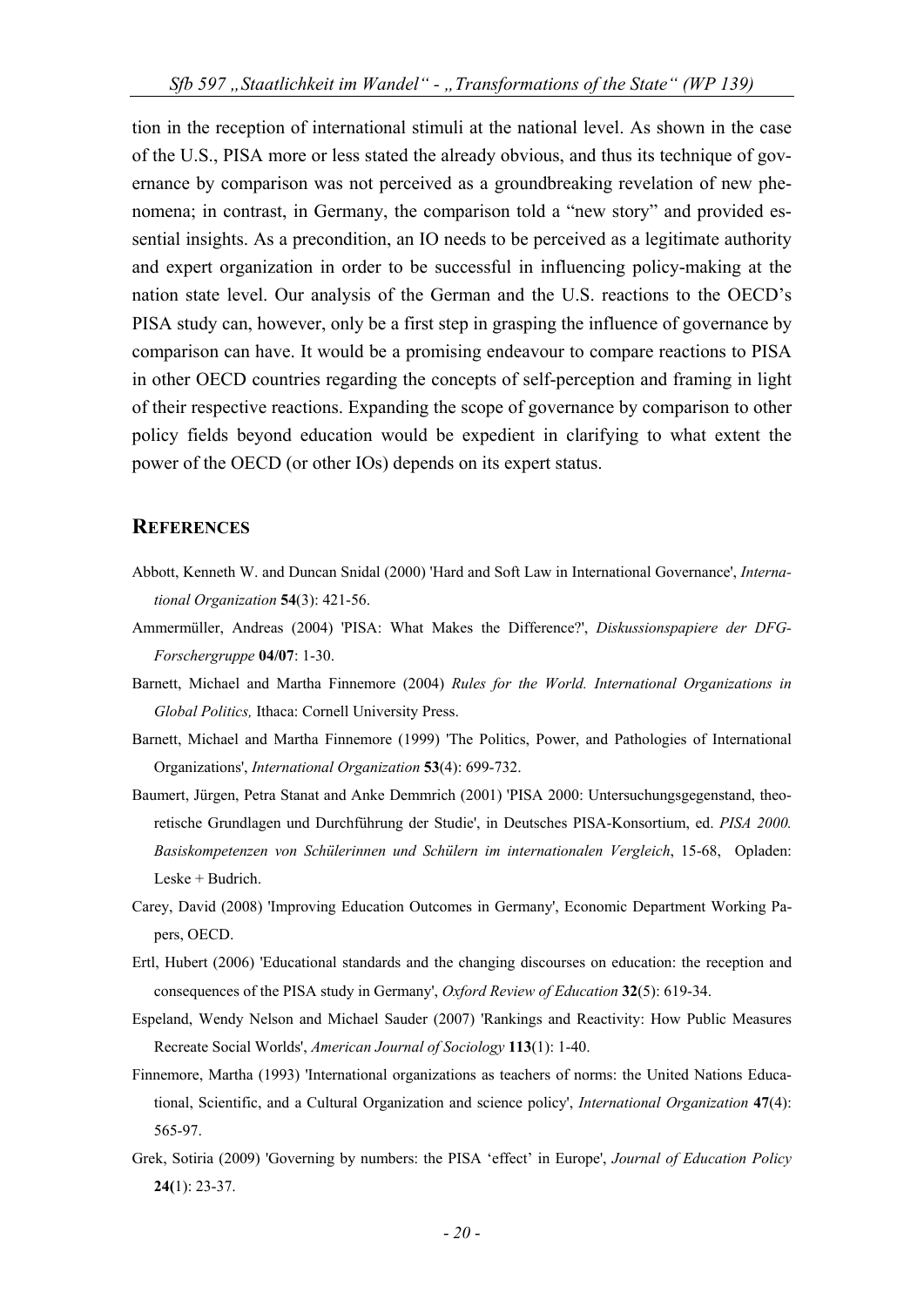Gross, Ronald and Beatrice Gross, eds. (1985) *The Great School Debate,* New York: Touchstone.

- Hawkins, Darren G., David A. Lake, Daniel Nielson and Michael J. Tierney, eds. (2006) *Delegation and Agency in International Organizations*, New York: Cambridge University Press.
- Heinze, Rolf G. (2002) 'Die Bildungskatastrophe Ein alter Hut?', in Bernd Fahrholz, Gabriel Sigmar and Peter Müller, eds. *Nach dem Pisa-Schock. Plädoyer für eine Bildungsreform*, 16-21, Frankfurt am Main: Hoffmann und Campe.
- Henry, Miriam Bob Lingard, Fazal Rizvi and Sandra Taylor (2001) *The OECD, Globalisation and Education Policy,* Oxford: Pergamon.
- Joachim, Jutta, Bob Reinalda and Bertjan Verbeek, eds. (2008) *International Organizations and Implementations*, New York: Routledge.
- Kiper, Hanna and Ulrich Kattmann (2003) 'Basiskompetenzen im Vergleich Überblick über Ergebnisse der PISA-Studie 2000', in Barbara Moschner, Hanna Kiper and Ulrich Kattmann, eds. *PISA 2000 als Herausforderung,* 15-37, Baltmannweiler: Schneider Verlag Hohengehren**.**
- Kosar, Kevin R. (2005) *Failing Grades. The Federal Politics of Education Standards*, Boulder and London: Lynne Rienner Publisher.
- Loeber, Heinz-Dieter and Wolf-Dieter Scholz (2003) 'Von der Bildungskatastrophe zum Bildungsschock - Zur Kontinuität sozialer Benachteiligung durch das deutsche Bildungssystem', in Barbara Moschner, Hanna Kiper and Ulrich Kattmann, eds. *PISA 2000 als Herausforderung,* 241-85, Baltmannsweiler: Schneider Verlag Hohengehren**.**
- March, James G. and Johan P. Olsen (1998) 'The Institutional Dynamics of International Political Order', *International Organization* **52**(4): 943-969.
- Martens, Kerstin (2007) 'How to become an Influential Actor the 'Comparative Turn' in OECD Education Policy', in Kerstin Martens, Alessandra Rusconi and Kathrin Leuze, eds. *New Arenas of Education Governance – The Impact of International Organisations and Markets on Education Policy Making*, 40-56, Houndsmills: Palgrave Macmillan.
- Martens, Kerstin and Ansgar Weymann (2007) 'The Internationalization of Education Policy Towards Convergence of National Paths?' in Achim Hurrelmann, Stephan Leibfried, Kerstin Martens and Peter Mayer, eds. *Transforming the Golden Age Nation State*, 152-172, Houndsmills: Palgrave Macmillan.
- McGuinn, Patrick (2006) 'Swing Issues and Policy Regimes: Federal Education Policy and the Politics of Policy Change', *Journal of Policy History* **18**(2): 205-240.
- McGuinn, Patrick (2005) 'The National Schoolmarm: No Child Left Behind and the New Educational Federalism', *Publius* **35**(1): 41-68.
- Meyer, John W. and Francisco O. Ramirez (2000) 'The World Institutionalization of Education' in Schriewer, Jurgen, ed. *Discourse Formation in Comparative Education, 111-132,* Frankfurt am Main: Peter Lang.
- Miller, Peter (2001) 'Governing by numbers: why calculative practices matter', *Social Research* **68**(2): 379-396.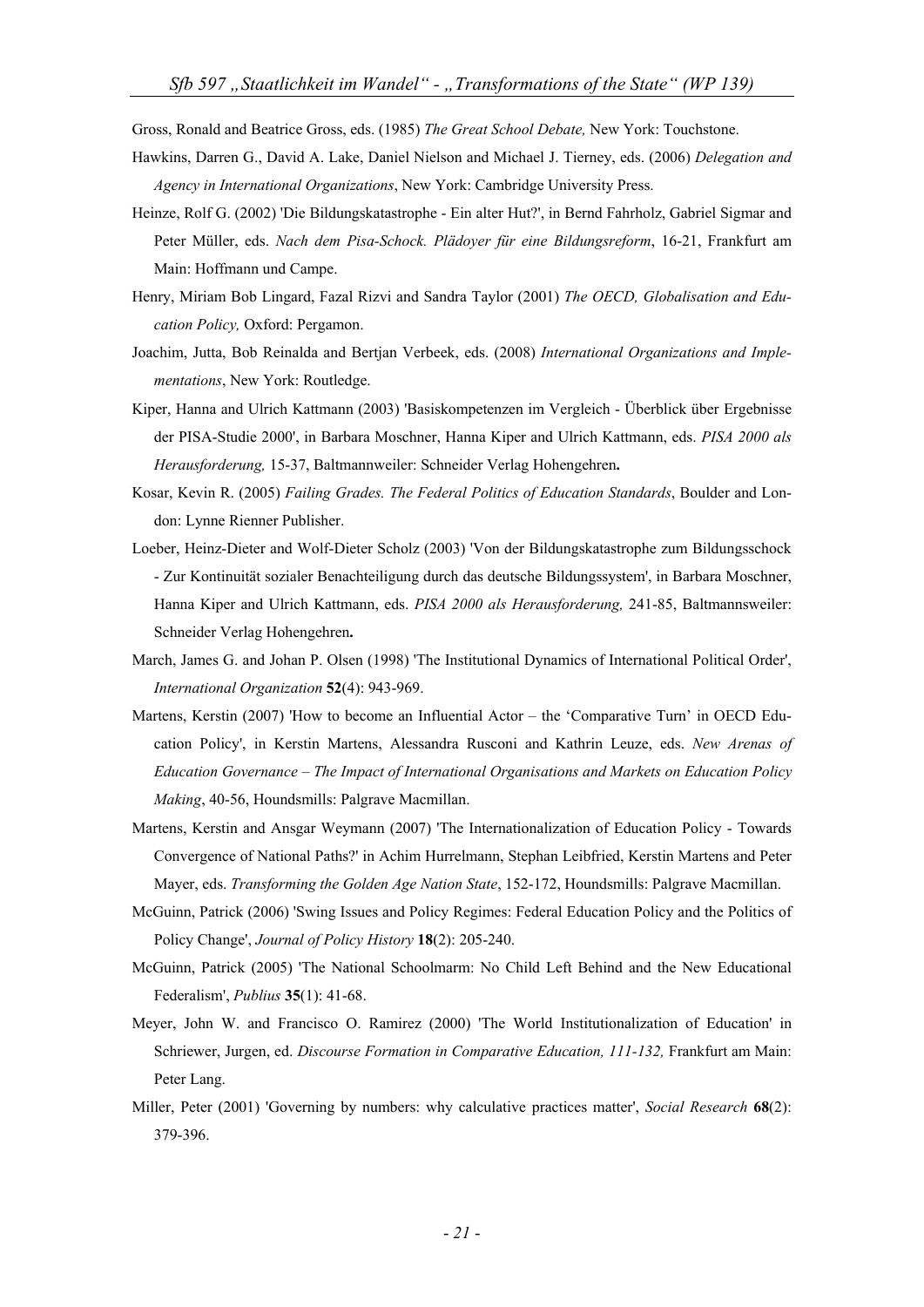- Moravcsik, Andrew (1993) 'Preferences and Power in the European Community: A Liberal Intergovernementalist Approach', *Journal of Common Market Studies* **31**(1): 473-524.
- Nieke, Wolfgang (2003) 'Schulreform: Wie reagiert die Fachpolitik auf bildungswissenschaftliche Bestandsaufnahmen? ' in Toni Hansel, ed. *PISA - und die Folgen? Die Wirkung von Leistungsvergleichsstudien in der Schule*, 197-214, Herbolzheim: Centaurus Verlag.
- Niemann, Dennis (2010) 'Turn of the Tide New Horizons in German Education Policy through IO Influence' in Martens, Kerstin, Alexander Nagel, Michael Windzio and Ansgar Weymann, eds. *Transformation of Education Policy – the Impact of the Bologna Process and the PISA Study in Comparative Perspective,* Houndsmills: Palgrave Macmillan.
- Papadopoulos, George (1994), *Education 1960-1990. The OECD Perspective,* Paris: OECD.
- Picht, Georg (1964) *Die deutsche Bildungskatastrophe: Analyse und Dokumentation,* Olten and Freiburg: Walter-Verlag.
- Prenzel, Manfred, Cordula Artelt, Jürgen Baumert, Werner Blum, Marcus Hammann, Eckhardt Klieme and Reinhard Pekrun (2007) *Pisa 2006. Die Ergebnisse der dritten internationalen Vergleichsstudie*, Münster and others: Waxmann.
- Prenzel, Manfred, Jürgen Baumert, Werner Blum, Rainer Lehmann, Detlev Leutner, Michael Neubrand, Reinhard Pekrun, Jürgen Rost and Ulrich Schiefele (2005) *PISA 2003. Der zweite Vergleich der Länder in Deutschland - Was wissen und können Jugendliche?,* Münster, New York, München, Berlin: Waxmann.
- Reinalda, Bob and Bertjan Verbeek, eds. (1998) *Autonomous policy making by international organizations*, London: Routledge.
- Rittberger, Volker and Bernhard Zangl (2006) *International Organization. Polity, Politics and Policies*, Hampshire, New York: Palgrave Macmillan.
- Tillmann, Klaus-Jürgen, Kathrin Dedering, Daniel Kneuper, Christian Kuhlmann and Isa Nessel (2008): *PISA als bildungspolitisches Ereignis*, Wiesbaden: VS Verlag für Sozialwissenschaften
- Van Dooren, Wouter (2008), 'Performance indicators: a wolf in sheep's clothing?', Paper presented at the Wissenschaftszentrum Berlin at the conference on "Changing Educational Accountability in Europe", June 2008.